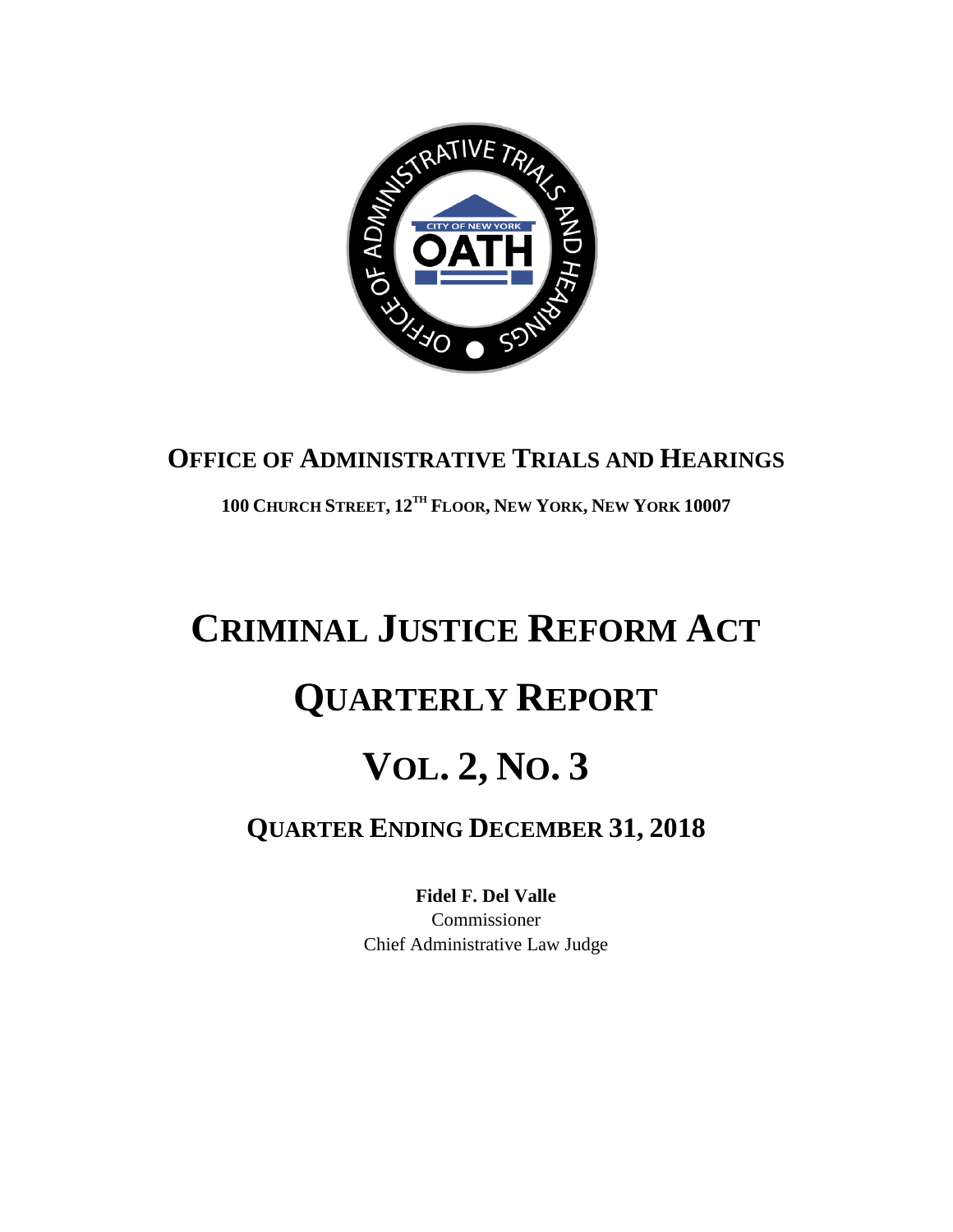## **Introduction**

The Criminal Justice Reform Act (CJRA) of 2016 created a civil preference for certain low level offenses previously prosecuted in criminal court, with the dual goal of preserving public safety while reducing arrests and incarceration. The law provides that, for certain specified violations and pursuant to Department Guidance, police officers have the discretion to write summonses for civil adjudication rather than criminal prosecution. Thus, the civil preference means an increase in the number of civil adjudications of these offenses, which will be conducted at OATH. Effective June 13, 2017, the NYPD began issuing civil summonses returnable to OATH for violations of certain sections of the New York City Administrative Code, and Title 56 of the Rules of the City of New York (New York City Park Rules), as specified in the CJRA. Many of the Administrative Code violations, such as littering, public urination, and unreasonable noise, had previously been adjudicated at OATH. However, the CJRA created new civil violations for consumption of alcohol on streets (open container) and for spitting, and it reduced civil penalties for some violations already adjudicated at OATH. Importantly, the CJRA also created a community service option in lieu of the monetary civil penalty and created a category of dismissal in the interest of justice, which will be an option under specified circumstances.

As mandated by the CJRA, the Chief Administrative Law Judge is required to submit to the Mayor and City Council, no later than 20 days after the end of each quarter, and post to the Office of Administrative Trials and Hearings' website a report regarding adjudications for the specified violations set forth in the law. *See* Charter § 1049(6) (setting forth reporting requirement). In accordance with that requirement, this report contains the number and percentage of adjudications, in total and disaggregated by violation, in which:

(a) the respondent appeared, in total and disaggregated by whether such appearance was made in person or by another method;

(b) the respondent accepted the option to perform community service pursuant to subdivision 4 of this section, in total and disaggregated by whether such service was performed;

- (c) a pre-adjudication withdrawal was made by the agency;
- (d) a decision was rendered after a hearing;
- (e) a civil penalty was ordered, disaggregated by numerical ranges of penalty amounts;
- (f) the violation was dismissed;
- (g) the violation was dismissed in the interest of justice pursuant to subdivision 5 of this section;
- (h) the respondent paid the civil penalties imposed, in whole or in part; and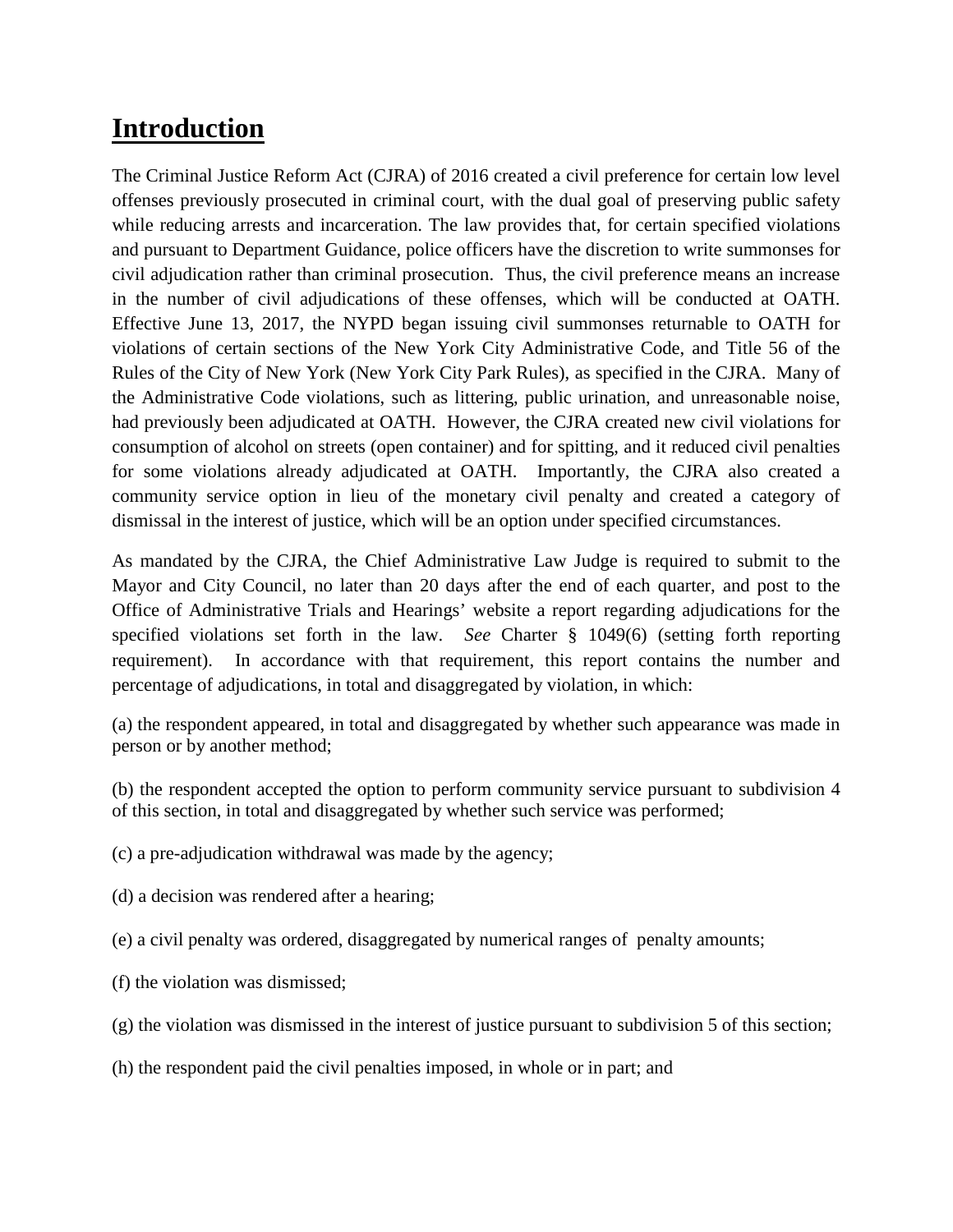(i) a default judgment was ordered due to the respondent's failure to appear for a hearing.

The following Tables  $1 - 8$  present the data mandated by the CJRA. It should be noted that reporting requirements for subdivisions "f" (violations dismissed) and "g" (violations dismissed in the interest of justice) have been combined into one table (Table 6) as the number and percentage of violations dismissed in the interest of justice is presented as a subset of all dismissed violations.

OATH is uniquely qualified to conduct these adjudications and has worked diligently to implement the innovations set forth in the law, by promulgating a new community service rule, by contracting a vendor -- the Center for Court Innovation -- to devise our community service program, by enlisting an independent neutral evaluator of the program, and by training over 270 Hearing Officers in the provisions of the CJRA and the new OATH procedures resulting therefrom.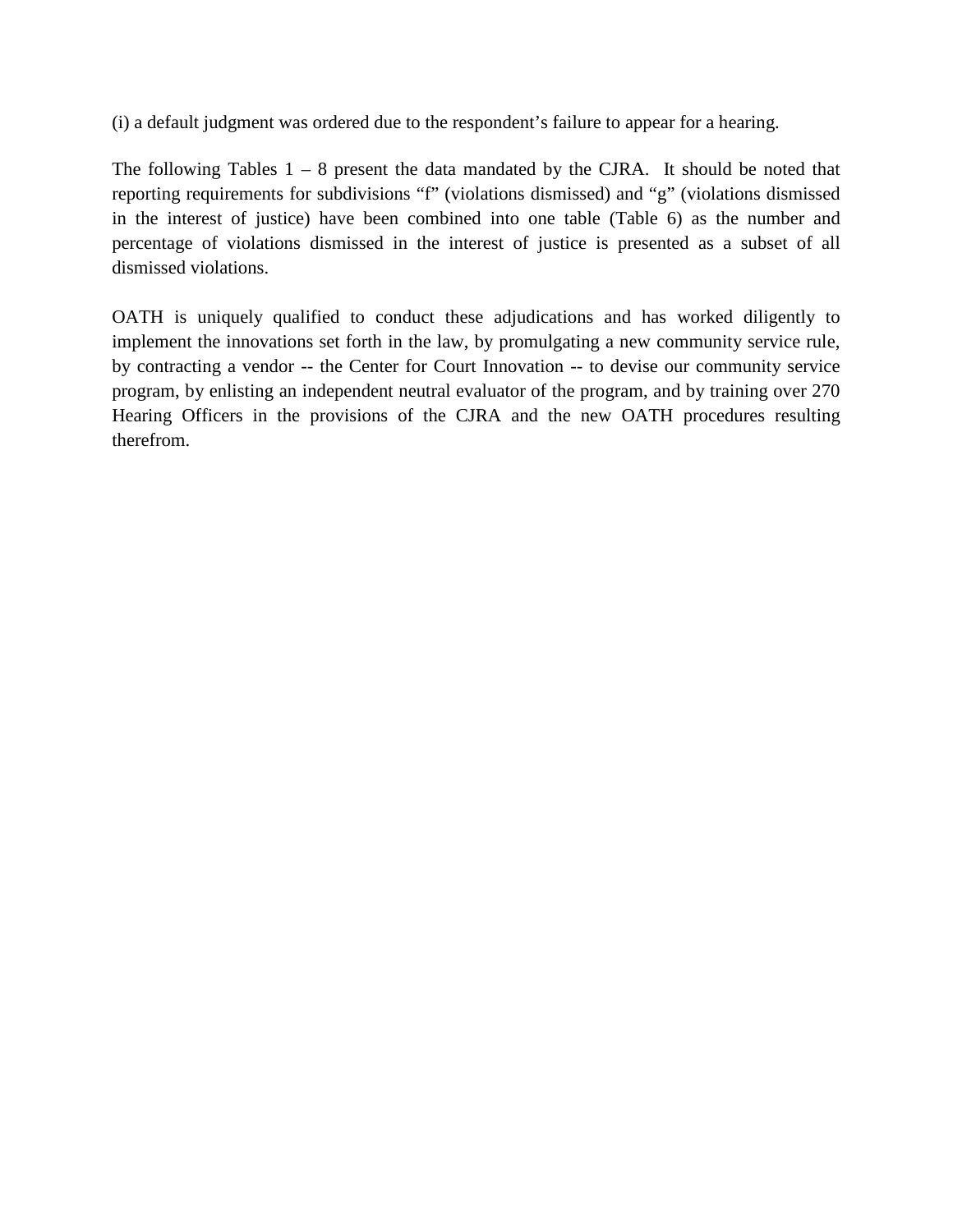| <b>Summary</b><br>Period: October 1, 2018 through December 31, 2018                               |                 |                              |               |          |                  |        |                  |        |                                 |        |              |       |
|---------------------------------------------------------------------------------------------------|-----------------|------------------------------|---------------|----------|------------------|--------|------------------|--------|---------------------------------|--------|--------------|-------|
|                                                                                                   |                 | <b>Paid Prior to Hearing</b> |               |          |                  |        | <b>Defaulted</b> |        | Due-Process Review Dismissals * |        | <b>Total</b> |       |
| <b>Specified Violation</b>                                                                        | <b>Number</b>   | Percent                      | <b>Number</b> | Appeared |                  | Number | Percent          | Number |                                 | Number | Percent      |       |
| AA01 - 56RCNY1-03(A)(3) - UNAUTHORIZED PRESENCE IN PARK WHEN CLOSED TO PUBLIC                     | 189             | 1.03%                        | 165           |          | Percent<br>0.89% | 526    | 2.85%            | 299    | Percent<br>1.62%                |        | 1179         | 6.39% |
| AA02 - 56RCNY1-03(B)(6) - FAILURE TO HAVE/DISPLAY/COMPLY/WITH REQUIRED PERMIT                     | 19              | 0.10%                        |               | 21       | 0.11%            | 34     | 0.18%            |        | 0.02%                           |        | 78           | 0.42% |
| AA03 - 56RCNY1-03(C)(1) - FAILURE TO COMPLY WITH DIRECTIVES OF POLICE, PARK SUPERVISOR, LIFEGUARD |                 | 0.03%                        |               | 62       | 0.34%            | 71     | 0.39%            |        | 0.01%                           |        | 140          | 0.76% |
| AA04 - 56RCNY1-03(C)(3) - FAILURE TO COMPLY WITH DIRECTIONS/PROHIBITIONS ON SIGNS                 | 412             | 2.23%                        |               | 98       | 0.53%            | 397    | 2.15%            | 156    | 0.85%                           |        | 1063         | 5.77% |
| AA05 - 56RCNY1-04(A)(2) - INJURY/DEFACEMENT/ABUSE OF DEPARTMENT'S PROPERTY OR EQUIPMENT           |                 | 0.01%                        |               |          | 0.00%            |        | 0.00%            |        | 0.00%                           |        |              | 0.01% |
| AA07 - 56RCNY1-04(B)(1)(III) - DESTRUCTION/DEFACEMENT/ABUSE OF PARK VEGETATION                    |                 | 0.02%                        |               |          | 0.01%            |        | 0.01%            |        | 0.00%                           |        |              | 0.04% |
| AA08 - 56RCNY1-04(B)(2) - WALKING/PERMITTING ANIMAL/CHILD TO WALK ON NEWLY SEEDED GRASS           |                 | 0.00%                        |               |          | 0.00%            |        | 0.00%            |        | 0.00%                           |        |              | 0.00% |
| AA09 - 56RCNY1-04(B)(3) - WALKING/PERMITTING ANIMAL OR CHILD TO WALK IN FENCED AREA               |                 | 0.02%                        |               |          | 0.03%            |        | 0.03%            |        | 0.01%                           |        | 16           | 0.09% |
| AA10 - 56RCNY1-04(B)(4) - UNAUTHORIZED POSSESSION OF GARDENING TOOL/PLANT                         |                 | 0.00%                        |               |          | 0.00%            |        | 0.01%            |        | 0.01%                           |        |              | 0.02% |
| AA11 - 56RCNY1-04(C)(1) - LITTERING OR UNLAWFUL USE OF PARK WASTE RECEPTACLE                      |                 | 0.00%                        |               |          | 0.02%            |        | 0.03%            |        | 0.01%                           |        |              | 0.05% |
| AA14 - 56RCNY1-04(C)(4) - STORING/LEAVING UNATTENDED PERSONAL BELONGINGS                          |                 | 0.02%                        |               |          | 0.05%            |        | 0.04%            |        | 0.00%                           |        | 19           |       |
| AA15 - 56RCNY1-04(D) - POSSESSION OF GLASS CONTAINER                                              |                 | 0.02%                        |               |          | 0.01%            |        | 0.01%            |        | 0.01%                           |        |              | 0.10% |
|                                                                                                   |                 |                              |               |          |                  |        |                  |        |                                 |        |              | 0.04% |
| AA17 - 56RCNY1-04(G)(2) - UNLAWFUL FEEDING OF ANIMALS                                             |                 | 0.01%                        |               |          | 0.00%            |        | 0.01%            |        | 0.00%                           |        | 274          | 0.01% |
| AA18 - 56RCNY1-04(I) - UNLEASHED/UNCONTROLLED ANIMALS IN PARK                                     | 136             | 0.74%                        |               | 35       | 0.19%            | 99     | 0.54%            |        | 0.02%                           |        |              | 1.49% |
| AA19 - 56RCNY1-04(J)(1),3-18(B) - FAILURE TO REMOVE CANINE WASTE                                  |                 | 0.01%                        |               |          | 0.02%            |        | 0.03%            |        | 0.02%                           |        | 14           | 0.08% |
| AA20 - 56RCNY1-04(J)(2) - HORSE-CARRIAGE WITHOUT HORSE HAMPER/CONTROL FOR HORSE WASTE             |                 | 0.01%                        |               |          | 0.00%            |        | 0.00%            |        | 0.00%                           |        |              | 0.01% |
| AA21 - 56RCNY1-04(K) - UNLAWFUL URINATION/DEFECATION IN PARK                                      |                 | 0.09%                        |               |          | 0.00%            | 22     | 0.12%            |        | 0.01%                           |        | 4(           | 0.22% |
| AA22 - 56RCNY1-04(I)(1) - DISORDERLY BEHAVIOR--UNAUTHORIZED ACCESS/TRESPASS                       |                 | 0.05%                        |               |          | 0.01%            | 13     | 0.07%            |        | 0.02%                           |        | 27           | 0.15% |
| AA23 - 56RCNY1-04(O) - OBSTRUCTION OF BENCHES, SITTING AREAS                                      |                 | 0.01%                        |               |          | 0.00%            | 17     | 0.09%            | 10     | 0.05%                           |        | 28           | 0.15% |
| AA24 - 56RCNY1-04(P) - UNAUTHORIZED CAMPING                                                       |                 | 0.00%                        |               |          | 0.00%            |        | 0.00%            |        | 0.00%                           |        |              | 0.00% |
| AA25 - 56RCNY1-04(Q) - SPITTING ON PARK BUILDING/MONUMENT/STRUCTURE                               |                 | 0.00%                        |               |          | 0.01%            |        | 0.02%            |        | 0.01%                           |        |              | 0.04% |
| AA26 - 56RCNY1-04(R) - UNLAWFUL USE OF FOUNTAIN/POOL/WATER/FOR PERSONAL/ ANIMAL HYGIENE           |                 | 0.00%                        |               |          | 0.00%            |        | 0.01%            |        | 0.00%                           |        |              | 0.01% |
| AA27 - 56RCNY1-05(A)(2) - UNPERMITTED SPECIAL EVENT/DEMONSTRATION                                 |                 | 0.00%                        |               |          | 0.00%            |        | 0.00%            |        | 0.00%                           |        |              | 0.00% |
| AA28 - 56RCNY1-05(B) - UNLAWFUL VENDING                                                           | 17              | 0.09%                        | 180           |          | 0.98%            | 230    | 1.25%            |        | 0.02%                           |        | 431          | 2.34% |
| AA29 - 56RCNY1-05(C) - UNLAWFUL DISPLAY OF SIGNS                                                  |                 | 0.01%                        |               |          | 0.01%            |        | 0.00%            |        | 0.00%                           |        |              | 0.02% |
| AA30 - 56RCNY1-05(D)(1) - UNREASONABLE NOISE                                                      |                 | 0.01%                        |               |          | 0.01%            |        | 0.03%            |        | 0.01%                           |        |              | 0.05% |
| AA31 - 56RCNY1-05(D)(2) - OPERATING SOUND REPRODUCTION DEVICE WITHOUT REQUIRED PERMIT             |                 | 0.00%                        |               |          | 0.01%            |        | 0.04%            |        | 0.01%                           |        | 11           | 0.06% |
| AA35 - 56RCNY1-05(F)(1) - UNAUTHORIZED CONSUMPTION/POSSESSION OF ALCOHOLIC BEVERAGE               | 74I             | 0.40%                        |               |          | 0.03%            | 115    | 0.62%            | 10     | 0.05%                           |        | 204          | 1.11% |
| AA36 - 56RCNY1-05(G) - FAILURE TO COMPLY WITH BEACH/BOARDWALK/POOL RESTRICTIONS                   |                 | 0.00%                        |               |          | 0.00%            |        | 0.01%            |        | 0.00%                           |        |              | 0.01% |
| AA37 - 56RCNY1-05(H) - FAILURE TO COMPLY WITH FISHING RESTRICTIONS                                |                 | 0.00%                        |               |          | 0.00%            |        | 0.00%            |        | 0.00%                           |        |              | 0.01% |
| AA39 - 56RCNY1-05(J) - FAILURE TO COMPLY WITH BOATING RESTRICTIONS                                |                 | 0.00%                        |               |          | 0.00%            |        | 0.01%            |        | 0.00%                           |        |              | 0.01% |
| AA42 - 56RCNY1-05(M)(1) - FAILURE TO COMPLY WITH FIRE RESTRICTIONS                                |                 | 0.03%                        |               |          | 0.02%            |        | 0.05%            |        | 0.01%                           |        | 20           | 0.11% |
| AA43 - 56RCNY1-05(M)(2) - UNLAWFUL DISPOSAL OF FLAMMABLE MATERIALS                                |                 | 0.00%                        |               |          | 0.00%            |        | 0.00%            |        | 0.00%                           |        |              | 0.00% |
| AA46 - 56RCNY1-05(Q) - FAILURE TO COMPLY WITH HORSEBACK RIDING RESTRICTIONS                       |                 | 0.00%                        |               |          | 0.00%            |        | 0.00%            |        | 0.00%                           |        |              | 0.00% |
| AA47 - 56RCNY1-05(R)(1) - AREA USE RESTRICTIONS--SPORTS IN UNAUTHORIZED AREA                      |                 | 0.02%                        |               |          | 0.01%            |        | 0.01%            |        | 0.01%                           |        |              | 0.04% |
| AA64 - 56RCNY1-04(I) - UNLEASHED/UNCONTROLLED ANIMAL IN PARK--SECOND OR SUBSEQUENT OFFENSE        |                 | 0.00%                        |               |          | 0.00%            |        | 0.01%            |        | 0.01%                           |        |              | 0.02% |
| AA65 - 56RCNY1-03(C)(2) - FAILURE TO COMPLY WITH DIRECTIVES OF OTHER DEPARTMENT EMPLOYEE          |                 | 0.00%                        |               |          | 0.02%            |        | 0.01%            |        | 0.01%                           |        |              | 0.03% |
| AA66 - 56RCNY1-04(A)(1) - DESTRUCTION OR ABUSE OF DEPT. PROPERTY THAT CAUSES SIGNIFICANT DAMAGE   |                 | 0.00%                        |               |          | 0.00%            |        | 0.00%            |        | 0.00%                           |        |              | 0.00% |
| AA69 - 56RCNY1-04(F)(1) - POSSESSION OF A FIREARM/PROPELLANT/EXPLOSIVE ETC.                       |                 | 0.00%                        |               |          | 0.00%            |        | 0.02%            |        | 0.00%                           |        |              | 0.04% |
| AA70 - 56RCNY1-04(B)(5) - UNAUTHORIZED USE OF METAL DETECTOR                                      |                 | 0.00%                        |               |          | 0.00%            |        | 0.00%            |        | 0.00%                           |        |              | 0.00% |
| AA71 - 56RCNY1-04(L)(2)(I) - DISORDERLY BEHAVIOR CLIMBING                                         |                 | 0.01%                        |               |          | 0.00%            |        | 0.01%            |        | 0.01%                           |        |              | 0.02% |
| AA73 - 56RCNY1-04(L)(2)(II) - DISORDERLY BEHAVIOR CLIMBING STATUE OR ARTWORK THAT COULD DAMAGE    |                 | 0.00%                        |               |          | 0.00%            |        | 0.01%            |        | 0.01%                           |        |              | 0.02% |
| AA74 - 56RCNY1-05(I) - FAILURE TO COMPLY WITH BICYCLE RIDING AND/OR PEDICAB RESTRICTIONS          | 67              | 0.36%                        |               |          | 0.24%            | 113    | 0.61%            | 19     | 0.10%                           |        | 243          | 1.32% |
| AA76 - 56RCNY1-04(L)(3) - DISORDERLY BEHAVIOR FEE EVASION                                         |                 | 0.00%                        |               |          | 0.00%            |        | 0.00%            |        | 0.00%                           |        |              | 0.00% |
| AA77 - 56RCNY1-04(L)(4) - DISORDERLY BEHAVIOR GAMBLING                                            |                 | 0.00%                        |               |          | 0.00%            |        | 0.00%            |        | 0.00%                           |        |              | 0.00% |
| AA78 - 56RCNY1-04(L)(5)(I) - DISORDERLY BEHAVIOR RENDER ROAD DANGEROUS                            |                 | 0.04%                        |               |          | 0.03%            |        | 0.03%            |        | 0.00%                           |        | 19           | 0.10% |
| AA79 - 56RCNY1-04(L)(5)(II) - DISORDERLY BEHAVIOR RENDER PARK DANGEROUS                           | 19 <sup>l</sup> | 0.10%                        |               |          | 0.00%            | 12     | 0.07%            |        | 0.01%                           |        | 32           | 0.17% |
| AA80 - 56RCNY1-04(L)(6) - DISORDERLY BEHAVIOR FIGHTING/ASSAULT                                    |                 | 0.00%                        |               |          | 0.00%            |        | 0.01%            |        | 0.00%                           |        |              | 0.01% |
| AA81 - 56RCNY1-04(L)(7) - DISORDERLY BEHAVIOR SEXUAL ACTIVITY                                     |                 | 0.02%                        |               |          | 0.01%            |        | 0.029            |        | 0.00%                           |        |              | 0.04% |
| AA82 - 56RCNY1-04(L)(8) - DISORDERLY BEHAVIOR ENDANGER SAFETY OF OTHERS                           |                 | 0.01%                        |               |          | 0.01%            |        | 0.01%            |        | 0.00%                           |        |              | 0.03% |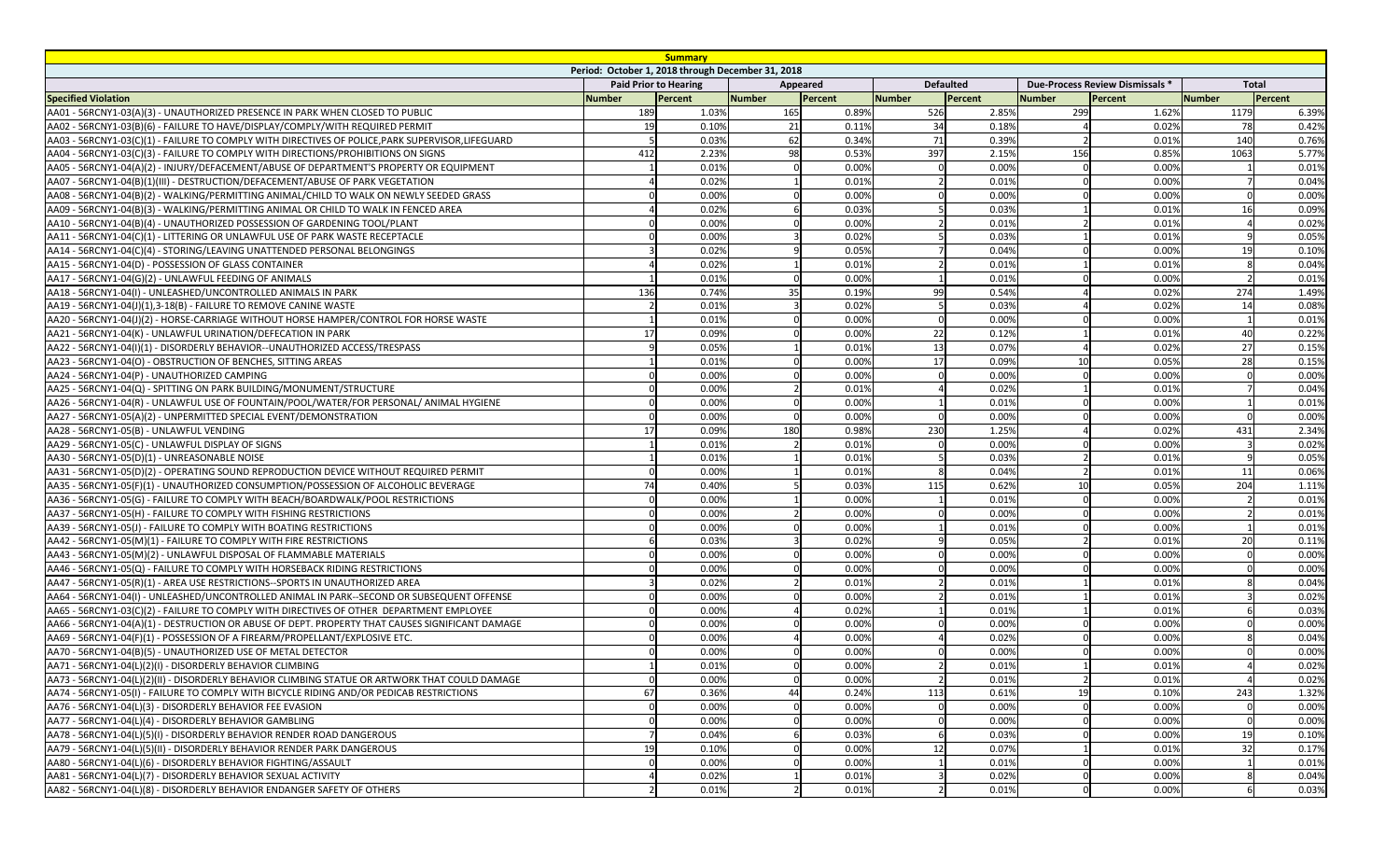|                                                                                                     |               | <b>Summary</b>                                    |               |          |                  |         |                                 |         |                 |         |
|-----------------------------------------------------------------------------------------------------|---------------|---------------------------------------------------|---------------|----------|------------------|---------|---------------------------------|---------|-----------------|---------|
|                                                                                                     |               | Period: October 1, 2018 through December 31, 2018 |               |          |                  |         |                                 |         |                 |         |
|                                                                                                     |               | <b>Paid Prior to Hearing</b>                      |               | Appeared | <b>Defaulted</b> |         | Due-Process Review Dismissals * |         | <b>Total</b>    |         |
| <b>Specified Violation</b>                                                                          | <b>Number</b> | Percent                                           | <b>Number</b> | Percent  | <b>Number</b>    | Percent | <b>Number</b>                   | Percent | <b>Number</b>   | Percent |
| AA83 - 56RCNY1-04(L)(9) - DISORDERLY BEHAVIOR OPERATION OF BIKE, MOTOR VEHICLE, ETC. THAT ENDANGERS |               | 0.00%                                             |               | 0.03%    |                  | 0.02%   |                                 | 0.00%   |                 | 0.05%   |
| AA84 - 56RCNY1-04(N) - UNLAWFUL EXPOSURE                                                            |               | 0.00%                                             |               | 0.00%    |                  | 0.01%   |                                 | 0.00%   |                 | 0.01%   |
| AA85 - 56RCNY1-04(S)(1) - UNLAWFUL COMMERCIAL ACTIVITY OR SPEECH                                    |               | 0.00%                                             |               | 0.00%    |                  | 0.04%   |                                 | 0.019   |                 | 0.05%   |
| AA86 - 56RCNY1-04(S)(2) - SOLICITING MONEY OR PROPERTY WITHOUT PERMIT                               |               | 0.09%                                             |               | 0.03%    | 19               | 0.10%   |                                 | 0.01%   | 43              | 0.23%   |
| AA88 - 56RCNY1-05(A)(3) - STRUCTURE/STAND/BOOTH ETC. WITHOUT PERMIT                                 |               | 0.00%                                             |               | 0.01%    |                  | 0.01%   |                                 | 0.01%   |                 | 0.02%   |
| AA89 - 56RCNY1-05(F)(2) - APPEARING IN PARK UNDER THE INFLUENCE OF ALCOHOL, ENDANGERING SELF        |               | 0.00%                                             |               | 0.00%    |                  | 0.00%   |                                 | 0.00%   |                 | 0.00%   |
| AA93 - 56RCNY1-05(N) - UNAUTHORIZED DRIVING/PARKING/AUTOMOTIVE WORK                                 |               | 27<br>0.15%                                       |               | 0.04%    | 23               | 0.12%   |                                 | 0.00%   | 58              | 0.31%   |
| AA94 - 56RCNY1-05(R)(2) - AREA USE RESTRICTIONS UNAUTHORIZED TOY OR MODEL AVIATION, BOATING         |               | 0.01%                                             |               | 0.00%    |                  | 0.01%   |                                 | 0.00%   |                 | 0.01%   |
| AA95 - 56RCNY1-05(R)(3)(I) - AREA USE RESTRICTIONS UNAUTHORIZED ENDANGER PERSON/PROPERTY            |               | 0.00%                                             |               | 0.00%    |                  | 0.00%   |                                 | 0.00%   |                 | 0.00%   |
| AA97 - 56RCNY1-05(S)(1) - FAILURE TO COMPLY WITH EXCLUSIVE CHILDREN PLAYGROUND RESTRICTION          |               | 0.00%                                             |               | 0.00%    |                  | 0.01%   |                                 | 0.01%   |                 | 0.01%   |
| AAA5 - 56RCNY1-05(B)(1) - UNLAWFUL VENDING - SECOND OR SUBSEQUENT VIOLATION WITHIN ONE YEAR         |               | 0.00%                                             | 17            | 0.09%    | 88               | 0.48%   |                                 | 0.00%   | 105             | 0.57%   |
| AAA6 - 56RCNY1-05(B)(2) - UNLAWFUL VENDING OF EXPRESSIVE MATTER IN VIOLATION OF DEPARTMENT RULES    |               | 0.00%                                             |               | 0.00%    |                  | 0.01%   |                                 | 0.00%   |                 | 0.01%   |
| AN01 - 24-218(A) - CAUSING OR PERMITTING UNREASONABLE NOISE (7AM TO 10PM) 1ST                       |               | 0.19%                                             | 26            | 0.14%    | 48               | 0.26%   | 33                              | 0.18%   | 142             | 0.77%   |
| AN02 - 24-218(A) - CAUSING OR PERMITTING UNREASONABLE NOISE (7AM TO 10PM) 2ND                       |               | 0.00%                                             |               | 0.00%    |                  | 0.01%   |                                 | 0.01%   |                 | 0.01%   |
| AN04 - 24-218(A) - CAUSING OR PERMITTING UNREASONABLE NOISE (10PM TO 7AM) 1ST                       |               | 0.06%                                             | 23            | 0.12%    | 21               | 0.11%   | 12                              | 0.07%   | 67              | 0.36%   |
| AN05 - 24-218(A) - CAUSING OR PERMITTING UNREASONABLE NOISE (10PM TO 7AM) 2ND                       |               | 0.00%                                             |               | 0.01%    |                  | 0.00%   |                                 | 0.00%   |                 | 0.01%   |
| AN06 - 24-218(A) - CAUSING OR PERMITTING UNREASONABLE NOISE (10PM TO 7AM)3RD                        |               | 0.00%                                             |               | 0.01%    |                  | 0.00%   |                                 | 0.00%   |                 | 0.01%   |
| AS03 - 16-118(1)(A) - LITTERING 1ST OFFENSE                                                         |               | 0.80%<br>148                                      | 85            | 0.46%    | 274              | 1.49%   | 93                              | 0.50%   | 600             | 3.25%   |
| AS04 - 16-118(1)(A) - SWEEP-OUT 1ST OFFENSE                                                         |               | 0.04%                                             |               | 0.00%    |                  | 0.02%   |                                 | 0.00%   | 10              | 0.05%   |
| AS05 - 16-118(1)(A) - THROW-OUT 1ST OFFENSE                                                         |               | 0.17%<br>31                                       |               | 0.04%    | 29               | 0.16%   |                                 | 0.01%   | 69              | 0.37%   |
| AS9H - 16-118(1)(B) - SPITTING                                                                      |               | 0.01%                                             |               | 0.05%    | 12               | 0.07%   |                                 | 0.04%   | $\overline{30}$ | 0.16%   |
| AS9I - 16-118(6) - PUBLIC URINATION 1ST OFFENSE                                                     |               | 628<br>3.41%                                      | 221           | 1.20%    | 942              | 5.11%   | 437                             | 2.37%   | 2228            | 12.08%  |
| AX25 - AC10-125 - OPEN CONTAINER/CONSUMPTION OF ALCOHOL ON STREETS                                  |               | 2100<br>11.39%                                    | 577           | 3.13%    | 5125             | 27.80%  | 3307                            | 17.94%  | 11109           | 60.25%  |
| <b>Total</b>                                                                                        |               | 4017<br>21.79%                                    | 1654          | 8.97%    | 8334             | 45.20%  | 4432                            | 24.04%  | 18437           | 100.00% |
| * Summonses deemed to be defective upon due process review and dismissed                            |               |                                                   |               |          |                  |         |                                 |         |                 |         |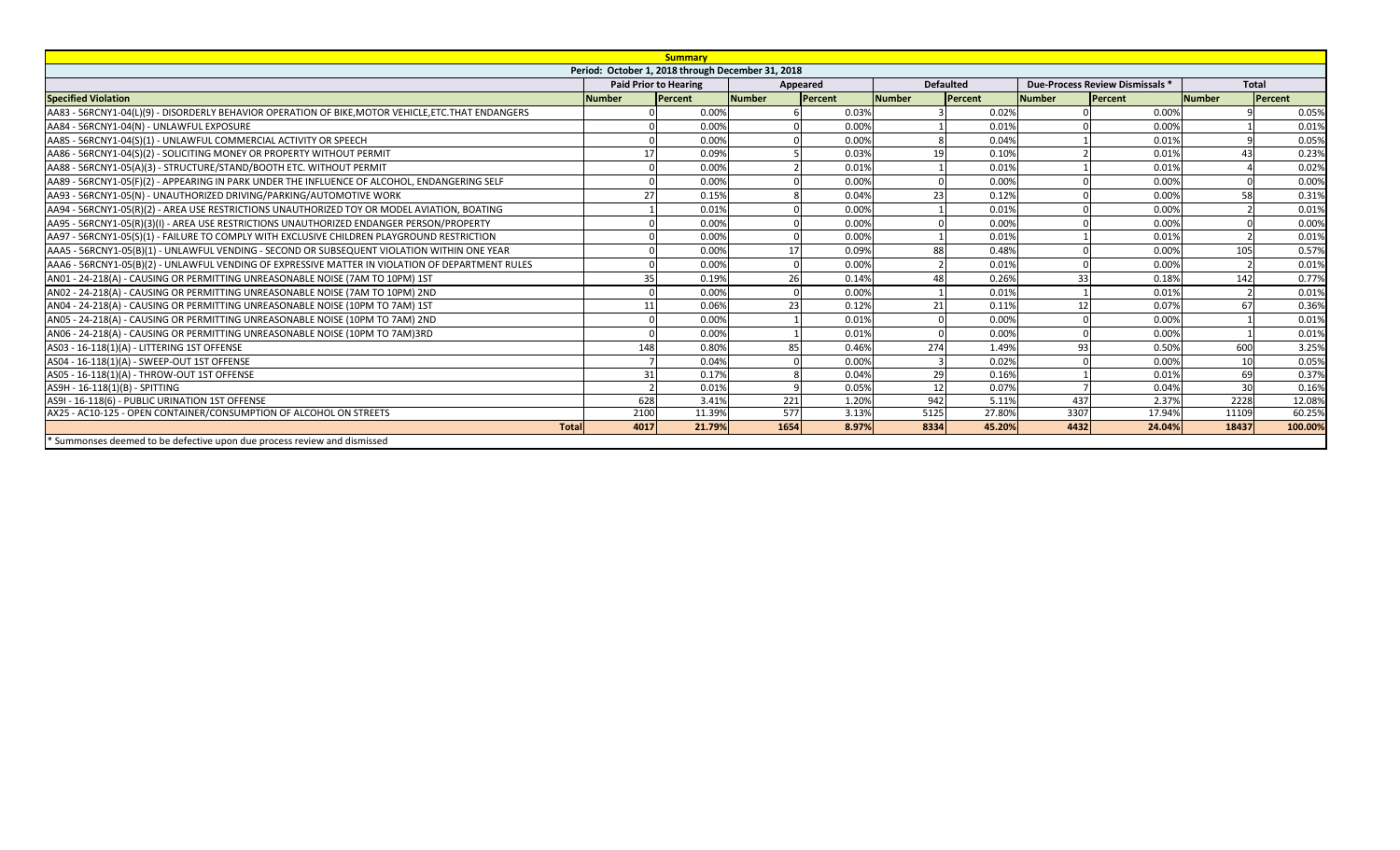| Table 1: Respondents who Paid Before a Hearing or Appeared                                          |                            |                |                |         |                                                              |         |               |         |
|-----------------------------------------------------------------------------------------------------|----------------------------|----------------|----------------|---------|--------------------------------------------------------------|---------|---------------|---------|
| Period: October 1, 2018 through December 31, 2018                                                   |                            |                |                |         |                                                              |         |               |         |
|                                                                                                     | <b>Paid Before Hearing</b> |                |                |         | Appeared at Hearing In-Person   Appeared at Hearing Remotely |         | <b>Total</b>  |         |
| <b>Specified Violation</b>                                                                          | <b>Number</b>              | <b>Percent</b> | <b>Number</b>  | Percent | Number                                                       | Percent | <b>Number</b> | Percent |
| AA01 - 56RCNY1-03(A)(3) - UNAUTHORIZED PRESENCE IN PARK WHEN CLOSED TO PUBLIC                       | 189                        | 1.03%          | 130            | 0.71%   | 35                                                           | 0.19%   | 354           | 1.92%   |
| AA02 - 56RCNY1-03(B)(6) - FAILURE TO HAVE/DISPLAY/COMPLY/WITH REQUIRED PERMIT                       | 19                         | 0.10%          | 21             | 0.11%   | $\cap$                                                       | 0.00%   | 40            | 0.22%   |
| AA03 - 56RCNY1-03(C)(1) - FAILURE TO COMPLY WITH DIRECTIVES OF POLICE, PARK SUPERVISOR, LIFEGUARD   |                            | 0.03%          | 54             | 0.29%   | -8                                                           | 0.04%   | 67            | 0.36%   |
| AA04 - 56RCNY1-03(C)(3) - FAILURE TO COMPLY WITH DIRECTIONS/PROHIBITIONS ON SIGNS                   | 412                        | 2.23%          | 75             | 0.41%   | 23                                                           | 0.12%   | 510           | 2.77%   |
| AA05 - 56RCNY1-04(A)(2) - INJURY/DEFACEMENT/ABUSE OF DEPARTMENT'S PROPERTY OR EQUIPMENT             |                            | 0.01%          | <sup>0</sup>   | 0.00%   | ∩                                                            | 0.00%   |               | 0.01%   |
| AA07 - 56RCNY1-04(B)(1)(III) - DESTRUCTION/DEFACEMENT/ABUSE OF PARK VEGETATION                      |                            | 0.02%          |                | 0.01%   |                                                              | 0.00%   |               | 0.03%   |
| AA09 - 56RCNY1-04(B)(3) - WALKING/PERMITTING ANIMAL OR CHILD TO WALK IN FENCED AREA                 |                            | 0.02%          |                | 0.01%   |                                                              | 0.02%   | 10            | 0.05%   |
| AA11 - 56RCNY1-04(C)(1) - LITTERING OR UNLAWFUL USE OF PARK WASTE RECEPTACLE                        |                            | 0.00%          |                | 0.01%   |                                                              | 0.01%   |               | 0.02%   |
| AA14 - 56RCNY1-04(C)(4) - STORING/LEAVING UNATTENDED PERSONAL BELONGINGS                            |                            | 0.02%          |                | 0.04%   |                                                              | 0.01%   | 12            | 0.07%   |
| AA15 - 56RCNY1-04(D) - POSSESSION OF GLASS CONTAINER                                                |                            | 0.02%          |                | 0.01%   | $\Omega$                                                     | 0.00%   |               | 0.03%   |
| AA17 - 56RCNY1-04(G)(2) - UNLAWFUL FEEDING OF ANIMALS                                               |                            | 0.01%          | 0              | 0.00%   |                                                              | 0.00%   |               | 0.01%   |
| AA18 - 56RCNY1-04(I) - UNLEASHED/UNCONTROLLED ANIMALS IN PARK                                       | 136                        | 0.74%          | 18             | 0.10%   | 17                                                           | 0.09%   | 171           | 0.93%   |
| AA19 - 56RCNY1-04(J)(1),3-18(B) - FAILURE TO REMOVE CANINE WASTE                                    |                            | 0.01%          | 3              | 0.02%   | $\Omega$                                                     | 0.00%   |               | 0.03%   |
| AA20 - 56RCNY1-04(J)(2) - HORSE-CARRIAGE WITHOUT HORSE HAMPER/CONTROL FOR HORSE WASTE               |                            | 0.01%          | $\Omega$       | 0.00%   | $\Omega$                                                     | 0.00%   |               | 0.01%   |
| AA21 - 56RCNY1-04(K) - UNLAWFUL URINATION/DEFECATION IN PARK                                        | 17                         | 0.09%          |                | 0.00%   |                                                              | 0.00%   | 17            | 0.09%   |
| AA22 - 56RCNY1-04(I)(1) - DISORDERLY BEHAVIOR--UNAUTHORIZED ACCESS/TRESPASS                         |                            | 0.05%          |                | 0.01%   |                                                              | 0.00%   | 10            | 0.05%   |
| AA23 - 56RCNY1-04(O) - OBSTRUCTION OF BENCHES, SITTING AREAS                                        |                            | 0.01%          | <sup>0</sup>   | 0.00%   |                                                              | 0.00%   |               | 0.01%   |
| AA25 - 56RCNY1-04(Q) - SPITTING ON PARK BUILDING/MONUMENT/STRUCTURE                                 |                            | 0.00%          |                | 0.01%   | $\Omega$                                                     | 0.00%   |               | 0.01%   |
| AA28 - 56RCNY1-05(B) - UNLAWFUL VENDING                                                             | 17                         | 0.09%          | 176            | 0.95%   |                                                              | 0.02%   | 197           | 1.07%   |
| AA29 - 56RCNY1-05(C) - UNLAWFUL DISPLAY OF SIGNS                                                    |                            | 0.01%          |                | 0.01%   |                                                              | 0.00%   |               | 0.02%   |
| AA30 - 56RCNY1-05(D)(1) - UNREASONABLE NOISE                                                        |                            | 0.01%          |                | 0.01%   |                                                              | 0.00%   |               | 0.01%   |
| AA31 - 56RCNY1-05(D)(2) - OPERATING SOUND REPRODUCTION DEVICE WITHOUT REQUIRED PERMIT               |                            | 0.00%          |                | 0.01%   |                                                              | 0.00%   |               | 0.01%   |
| AA35 - 56RCNY1-05(F)(1) - UNAUTHORIZED CONSUMPTION/POSSESSION OF ALCOHOLIC BEVERAGE                 | 74                         | 0.40%          |                | 0.01%   |                                                              | 0.02%   | 79            | 0.43%   |
| AA36 - 56RCNY1-05(G) - FAILURE TO COMPLY WITH BEACH/BOARDWALK/POOL RESTRICTIONS                     |                            | 0.00%          |                | 0.01%   | $\Omega$                                                     | 0.00%   |               | 0.01%   |
| AA37 - 56RCNY1-05(H) - FAILURE TO COMPLY WITH FISHING RESTRICTIONS                                  |                            | 0.00%          |                | 0.01%   |                                                              | 0.00%   |               | 0.01%   |
| AA42 - 56RCNY1-05(M)(1) - FAILURE TO COMPLY WITH FIRE RESTRICTIONS                                  | 6                          | 0.03%          | $\overline{3}$ | 0.02%   | $\overline{0}$                                               | 0.00%   | 9             | 0.05%   |
| AA47 - 56RCNY1-05(R)(1) - AREA USE RESTRICTIONS--SPORTS IN UNAUTHORIZED AREA                        |                            | 0.02%          |                | 0.01%   |                                                              | 0.01%   |               | 0.03%   |
| AA65 - 56RCNY1-03(C)(2) - FAILURE TO COMPLY WITH DIRECTIVES OF OTHER DEPARTMENT EMPLOYEE            |                            | 0.00%          |                | 0.02%   |                                                              | 0.00%   |               | 0.02%   |
| AA69 - 56RCNY1-04(F)(1) - POSSESSION OF A FIREARM/PROPELLANT/EXPLOSIVE ETC.                         |                            | 0.00%          |                | 0.02%   |                                                              | 0.00%   |               | 0.02%   |
| AA71 - 56RCNY1-04(L)(2)(I) - DISORDERLY BEHAVIOR CLIMBING                                           |                            | 0.01%          |                | 0.00%   |                                                              | 0.00%   |               | 0.01%   |
| AA74 - 56RCNY1-05(I) - FAILURE TO COMPLY WITH BICYCLE RIDING AND/OR PEDICAB RESTRICTIONS            | 67                         | 0.36%          | 41             | 0.22%   |                                                              | 0.02%   | 111           | 0.60%   |
| AA78 - 56RCNY1-04(L)(5)(I) - DISORDERLY BEHAVIOR RENDER ROAD DANGEROUS                              |                            | 0.04%          |                | 0.03%   | $\Omega$                                                     | 0.00%   | 13            | 0.07%   |
| AA79 - 56RCNY1-04(L)(5)(II) - DISORDERLY BEHAVIOR RENDER PARK DANGEROUS                             | 19                         | 0.10%          |                | 0.00%   |                                                              | 0.00%   | 19            | 0.10%   |
| AA81 - 56RCNY1-04(L)(7) - DISORDERLY BEHAVIOR SEXUAL ACTIVITY                                       |                            | 0.02%          |                | 0.00%   |                                                              | 0.01%   |               | 0.03%   |
| AA82 - 56RCNY1-04(L)(8) - DISORDERLY BEHAVIOR ENDANGER SAFETY OF OTHERS                             |                            | 0.01%          |                | 0.01%   |                                                              | 0.00%   |               | 0.02%   |
| AA83 - 56RCNY1-04(L)(9) - DISORDERLY BEHAVIOR OPERATION OF BIKE, MOTOR VEHICLE, ETC. THAT ENDANGERS |                            | 0.00%          |                | 0.03%   |                                                              | 0.01%   |               | 0.03%   |
| AA86 - 56RCNY1-04(S)(2) - SOLICITING MONEY OR PROPERTY WITHOUT PERMIT                               | 17                         | 0.09%          |                | 0.02%   |                                                              | 0.01%   | 22            | 0.12%   |
| AA88 - 56RCNY1-05(A)(3) - STRUCTURE/STAND/BOOTH ETC. WITHOUT PERMIT                                 |                            | 0.00%          |                | 0.01%   |                                                              | 0.00%   |               | 0.01%   |
| AA93 - 56RCNY1-05(N) - UNAUTHORIZED DRIVING/PARKING/AUTOMOTIVE WORK                                 | 27                         | 0.15%          |                | 0.04%   |                                                              | 0.01%   | 35            | 0.19%   |
| AA94 - 56RCNY1-05(R)(2) - AREA USE RESTRICTIONS UNAUTHORIZED TOY OR MODEL AVIATION, BOATING         |                            | 0.01%          | $\Omega$       | 0.00%   |                                                              | 0.00%   |               | 0.01%   |
| AAA5 - 56RCNY1-05(B)(1) - UNLAWFUL VENDING - SECOND OR SUBSEQUENT VIOLATION WITHIN ONE YEAR         |                            | 0.00%          | 17             | 0.09%   | $\Omega$                                                     | 0.00%   | 17            | 0.09%   |
| AN01 - 24-218(A) - CAUSING OR PERMITTING UNREASONABLE NOISE (7AM TO 10PM) 1ST                       | 35                         | 0.19%          | 25             | 0.14%   |                                                              | 0.01%   | 61            | 0.33%   |
| AN04 - 24-218(A) - CAUSING OR PERMITTING UNREASONABLE NOISE (10PM TO 7AM) 1ST                       | 11                         | 0.06%          | 23             | 0.12%   |                                                              | 0.00%   | 34            | 0.18%   |
| AN05 - 24-218(A) - CAUSING OR PERMITTING UNREASONABLE NOISE (10PM TO 7AM) 2ND                       |                            | 0.00%          |                | 0.01%   |                                                              | 0.00%   |               | 0.01%   |
| AN06 - 24-218(A) - CAUSING OR PERMITTING UNREASONABLE NOISE (10PM TO 7AM)3RD                        |                            | 0.00%          |                | 0.01%   | ∩                                                            | 0.00%   |               | 0.01%   |
| AS03 - 16-118(1)(A) - LITTERING 1ST OFFENSE                                                         | 148                        | 0.80%          | 64             | 0.35%   | 21                                                           | 0.11%   | 233           | 1.26%   |
| AS04 - 16-118(1)(A) - SWEEP-OUT 1ST OFFENSE                                                         |                            | 0.04%          | $\Omega$       | 0.00%   | $\Omega$                                                     | 0.00%   |               | 0.04%   |
| AS05 - 16-118(1)(A) - THROW-OUT 1ST OFFENSE                                                         | 31                         | 0.17%          |                | 0.04%   |                                                              | 0.01%   | 39            | 0.21%   |
| AS9H - 16-118(1)(B) - SPITTING                                                                      |                            | 0.01%          | q              | 0.05%   | $\cap$                                                       | 0.00%   | 11            | 0.06%   |
| AS9I - 16-118(6) - PUBLIC URINATION 1ST OFFENSE                                                     | 628                        | 3.41%          | 199            | 1.08%   | 22                                                           | 0.12%   | 849           | 4.60%   |
| AX25 - AC10-125 - OPEN CONTAINER/CONSUMPTION OF ALCOHOL ON STREETS                                  | 2100                       | 11.39%         | 531            | 2.88%   | 46                                                           | 0.25%   | 2677          | 14.52%  |
| <b>Total</b>                                                                                        | 4017                       | 21.79%         | 1458           | 7.91%   | <b>196</b>                                                   | 1.06%   | 5671          | 30.76%  |

The percent of paid before hearing, in-person, remote and appeared total is of the total who paid before their CJRA hearing and CJRA hearings scheduled during the reporting period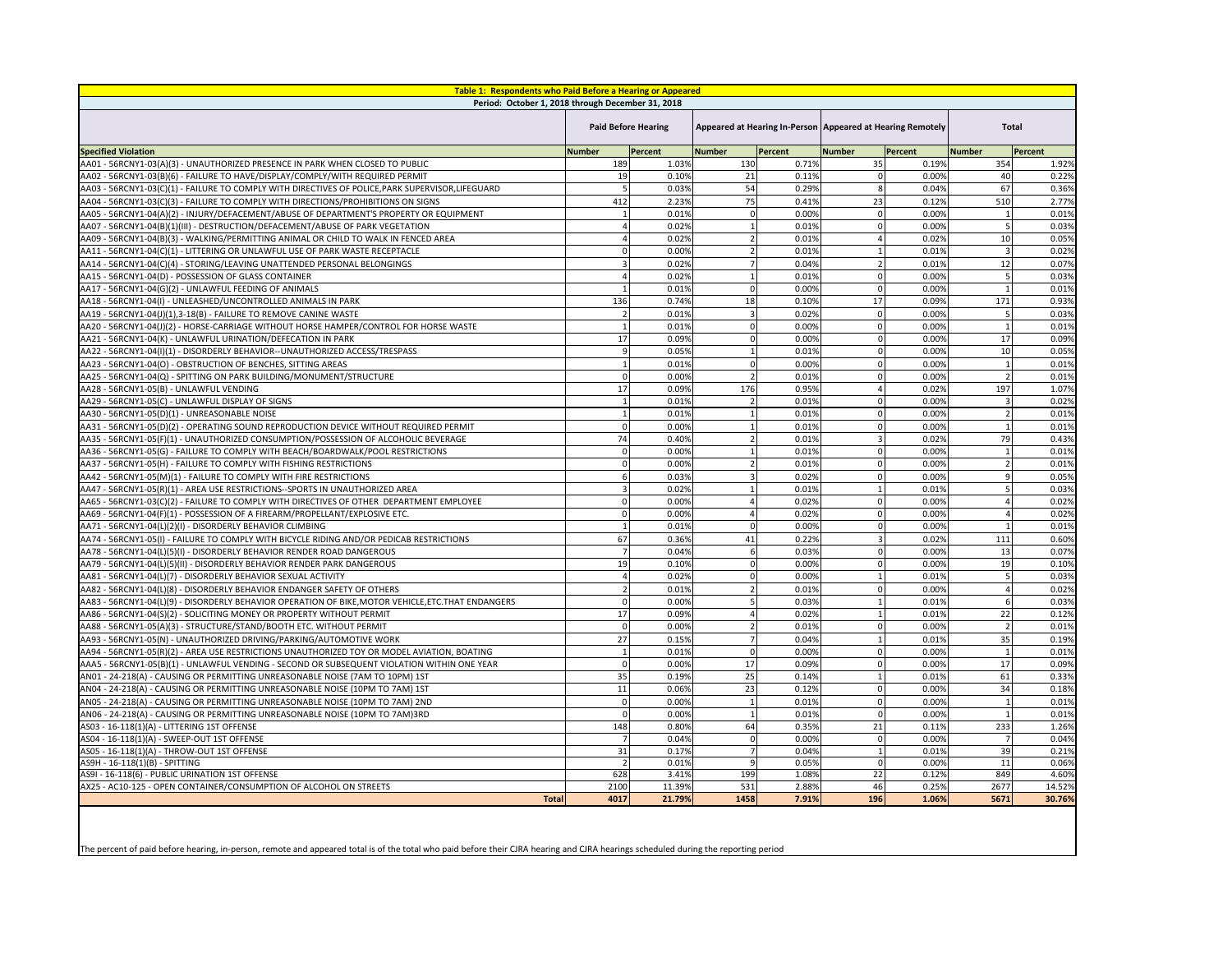| <b>Table 2: Respondents who Accepted Community Service Option</b>                                                                                   |                           |         |                |                          |
|-----------------------------------------------------------------------------------------------------------------------------------------------------|---------------------------|---------|----------------|--------------------------|
| Period: October 1, 2018 through December 31, 2018                                                                                                   |                           |         |                |                          |
|                                                                                                                                                     | <b>Accepted Community</b> |         |                | Completed                |
|                                                                                                                                                     | <b>Service</b>            |         |                | <b>Community Service</b> |
| <b>Specified Violation</b>                                                                                                                          |                           | Percent | <b>Number</b>  | Percent                  |
| AA01 - 56RCNY1-03(A)(3) - UNAUTHORIZED PRESENCE IN PARK WHEN CLOSED TO PUBLIC                                                                       | 8 <sup>1</sup>            | 0.55%   | 7              | 0.48%                    |
| AA02 - 56RCNY1-03(B)(6) - FAILURE TO HAVE/DISPLAY/COMPLY/WITH REQUIRED PERMIT                                                                       | $\overline{2}$            | 0.14%   |                | 0.14%                    |
| AA03 - 56RCNY1-03(C)(1) - FAILURE TO COMPLY WITH DIRECTIVES OF POLICE, PARK SUPERVISOR, LIFEGUARD                                                   | 4                         | 0.27%   | 3              | 0.21%                    |
| AA04 - 56RCNY1-03(C)(3) - FAILURE TO COMPLY WITH DIRECTIONS/PROHIBITIONS ON SIGNS                                                                   | $\overline{9}$            | 0.62%   | 10             | 0.69%                    |
| AA07 - 56RCNY1-04(B)(1)(III) - DESTRUCTION/DEFACEMENT/ABUSE OF PARK VEGETATION                                                                      | $\mathbf{1}$              | 0.07%   |                | 0.07%                    |
| AA18 - 56RCNY1-04(I) - UNLEASHED/UNCONTROLLED ANIMALS IN PARK                                                                                       | 4                         | 0.27%   | 4              | 0.27%                    |
| AA28 - 56RCNY1-05(B) - UNLAWFUL VENDING                                                                                                             | 14                        | 0.96%   | 11             | 0.75%                    |
| AA31 - 56RCNY1-05(D)(2) - OPERATING SOUND REPRODUCTION DEVICE WITHOUT REQUIRED PERMIT                                                               | $\mathbf{1}$              | 0.07%   | $\mathbf{1}$   | 0.07%                    |
| AA64 - 56 RCNY § 1-04(1) - UNLEASHED/UNCONTROLLED ANIMALS IN PARK - SECOND OR SUBSEQUENT VIOLATION WITHIN                                           |                           |         |                |                          |
| <b>ONE YEAR</b>                                                                                                                                     | $\mathbf{1}$              | 0.07%   | $\overline{0}$ | 0.00%                    |
| AA69 - 56RCNY1-04(F)(1) - POSSESSION OF A FIREARM/PROPELLANT/EXPLOSIVE ETC.                                                                         |                           | 0.07%   |                | 0.07%                    |
| AA74 - 56RCNY1-05(I) - FAILURE TO COMPLY WITH BICYCLE RIDING AND/OR PEDICAB RESTRICTIONS                                                            | 5 <sup>1</sup>            | 0.34%   | 4              | 0.27%                    |
| AA83 - 56RCNY1-04(L)(9) - DISORDERLY BEHAVIOR OPERATION OF BIKE, MOTOR VEHICLE, ETC. THAT ENDANGERS                                                 | $\overline{2}$            | 0.14%   |                | 0.07%                    |
| AA86 - 56RCNY1-04(S)(2) - SOLICITING MONEY OR PROPERTY WITHOUT PERMIT                                                                               | $\mathbf{1}$              | 0.07%   |                | 0.07%                    |
| AA88 - 56RCNY1-05(A)(3) - STRUCTURE/STAND/BOOTH ETC. WITHOUT PERMIT                                                                                 | $\mathbf{1}$              | 0.07%   |                | 0.07%                    |
| AA93 - 56RCNY1-05(N) - UNAUTHORIZED DRIVING/PARKING/AUTOMOTIVE WORK                                                                                 | $\overline{2}$            | 0.14%   | $\mathcal{P}$  | 0.14%                    |
| AAA5 - 56RCNY1-05(B)(1) - UNLAWFUL VENDING - SECOND OR SUBSEQUENT VIOLATION WITHIN ONE YEAR                                                         | $\overline{2}$            | 0.14%   |                | 0.07%                    |
| AN01 - 24-218(A) - CAUSING OR PERMITTING UNREASONABLE NOISE (7AM TO 10PM) 1ST                                                                       | $\mathbf{1}$              | 0.07%   | $\overline{2}$ | 0.14%                    |
| AN04 - 24-218(A) - CAUSING OR PERMITTING UNREASONABLE NOISE (10PM TO 7AM) 1ST                                                                       | $\overline{2}$            | 0.14%   | $\mathbf{1}$   | 0.07%                    |
| AS03 - 16-118(1)(A) - LITTERING 1ST OFFENSE                                                                                                         | 8 <sup>1</sup>            | 0.55%   | 10             | 0.69%                    |
| AS9I - 16-118(6) - PUBLIC URINATION 1ST OFFENSE                                                                                                     | 43                        | 2.95%   | 36             | 2.47%                    |
| AX25 - AC10-125 - OPEN CONTAINER/CONSUMPTION OF ALCOHOL ON STREETS                                                                                  | 46                        | 3.16%   | 36             | 2.47%                    |
| <b>Total</b>                                                                                                                                        | 158                       | 10.84%  | 135            | 9.26%                    |
| The percent of accepted community service and completed community service is of the total number who appeared in person during the reporting period |                           |         |                |                          |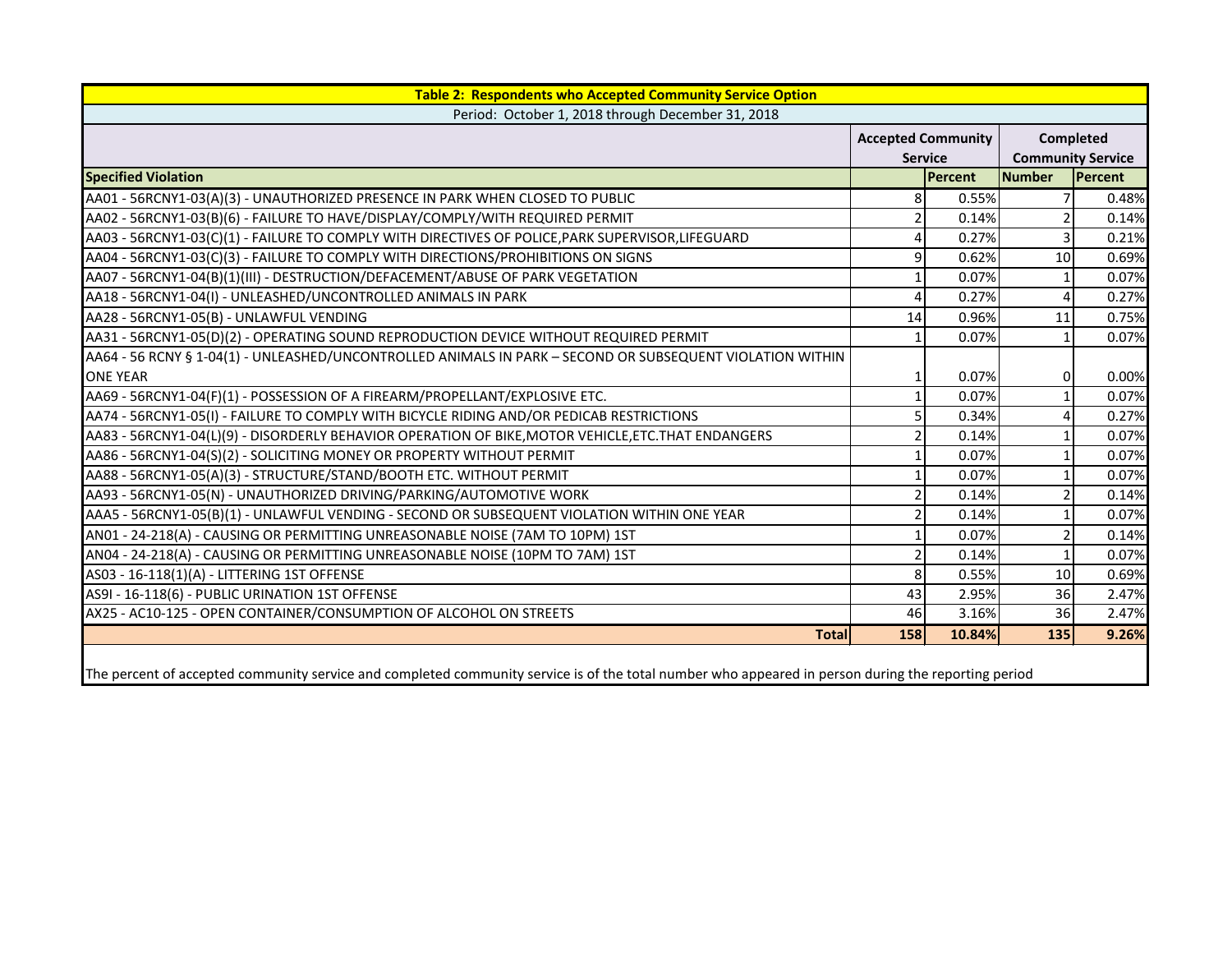| <b>Table 3: Pre-Adjudication Withdrawal Made by Agency</b><br>Period: October 1, 2018 through December 31, 2018 |  |                                                                                                                                                            |       |  |  |  |  |
|-----------------------------------------------------------------------------------------------------------------|--|------------------------------------------------------------------------------------------------------------------------------------------------------------|-------|--|--|--|--|
| <b>Pre-Adjudication Withdrawal</b>                                                                              |  |                                                                                                                                                            |       |  |  |  |  |
|                                                                                                                 |  | <b>IPercent</b>                                                                                                                                            |       |  |  |  |  |
|                                                                                                                 |  |                                                                                                                                                            | 0.01% |  |  |  |  |
|                                                                                                                 |  |                                                                                                                                                            | 0.01% |  |  |  |  |
|                                                                                                                 |  |                                                                                                                                                            |       |  |  |  |  |
|                                                                                                                 |  |                                                                                                                                                            |       |  |  |  |  |
|                                                                                                                 |  | <b>Number</b><br><b>Total</b><br>The percent of pre-adjudication withdrawals is of the total number of CJRA hearings scheduled during the reporting period |       |  |  |  |  |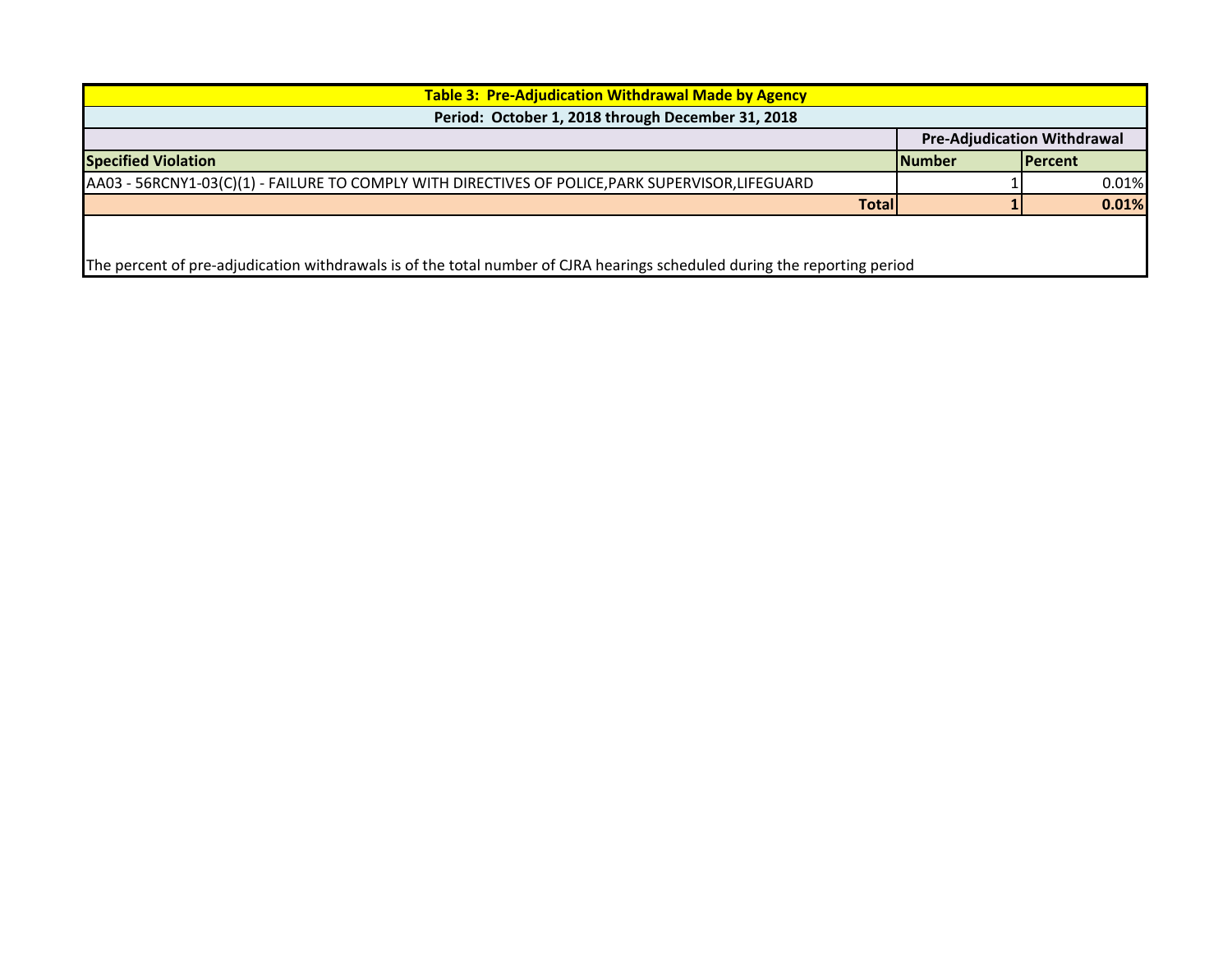| <b>Table 4: Decision Rendered After a Hearing</b>                                                                               |                |                                        |  |  |  |
|---------------------------------------------------------------------------------------------------------------------------------|----------------|----------------------------------------|--|--|--|
| Period: October 1, 2018 through December 31, 2018                                                                               |                |                                        |  |  |  |
|                                                                                                                                 |                | <b>Decision Rendered After Hearing</b> |  |  |  |
| <b>Specified Violation</b>                                                                                                      | <b>Number</b>  | Percent                                |  |  |  |
| AA01 - 56RCNY1-03(A)(3) - UNAUTHORIZED PRESENCE IN PARK WHEN CLOSED TO PUBLIC                                                   | 165            | 0.89%                                  |  |  |  |
| AA02 - 56RCNY1-03(B)(6) - FAILURE TO HAVE/DISPLAY/COMPLY/WITH REQUIRED PERMIT                                                   | 21             | 0.11%                                  |  |  |  |
| AA03 - 56RCNY1-03(C)(1) - FAILURE TO COMPLY WITH DIRECTIVES OF POLICE, PARK SUPERVISOR, LIFEGUARD                               | 62             | 0.34%                                  |  |  |  |
| AA04 - 56RCNY1-03(C)(3) - FAILURE TO COMPLY WITH DIRECTIONS/PROHIBITIONS ON SIGNS                                               | 98             | 0.53%                                  |  |  |  |
| AA07 - 56RCNY1-04(B)(1)(III) - DESTRUCTION/DEFACEMENT/ABUSE OF PARK VEGETATION                                                  |                | 0.01%                                  |  |  |  |
| AA09 - 56RCNY1-04(B)(3) - WALKING/PERMITTING ANIMAL OR CHILD TO WALK IN FENCED AREA                                             | 6              | 0.03%                                  |  |  |  |
| AA11 - 56RCNY1-04(C)(1) - LITTERING OR UNLAWFUL USE OF PARK WASTE RECEPTACLE                                                    |                | 0.02%                                  |  |  |  |
| AA14 - 56RCNY1-04(C)(4) - STORING/LEAVING UNATTENDED PERSONAL BELONGINGS                                                        | 9              | 0.05%                                  |  |  |  |
| AA15 - 56RCNY1-04(D) - POSSESSION OF GLASS CONTAINER                                                                            |                | 0.01%                                  |  |  |  |
| AA18 - 56RCNY1-04(I) - UNLEASHED/UNCONTROLLED ANIMALS IN PARK                                                                   | 35             | 0.19%                                  |  |  |  |
| AA19 - 56RCNY1-04(J)(1),3-18(B) - FAILURE TO REMOVE CANINE WASTE                                                                |                | 0.02%                                  |  |  |  |
| AA22 - 56RCNY1-04(I)(1) - DISORDERLY BEHAVIOR--UNAUTHORIZED ACCESS/TRESPASS                                                     |                | 0.01%                                  |  |  |  |
| AA25 - 56RCNY1-04(Q) - SPITTING ON PARK BUILDING/MONUMENT/STRUCTURE                                                             | $\overline{2}$ | 0.01%                                  |  |  |  |
| AA28 - 56RCNY1-05(B) - UNLAWFUL VENDING                                                                                         | 180            | 0.98%                                  |  |  |  |
| AA29 - 56RCNY1-05(C) - UNLAWFUL DISPLAY OF SIGNS                                                                                |                | 0.01%                                  |  |  |  |
| AA30 - 56RCNY1-05(D)(1) - UNREASONABLE NOISE                                                                                    |                | 0.01%                                  |  |  |  |
| AA31 - 56RCNY1-05(D)(2) - OPERATING SOUND REPRODUCTION DEVICE WITHOUT REQUIRED PERMIT                                           |                | 0.01%                                  |  |  |  |
| AA35 - 56RCNY1-05(F)(1) - UNAUTHORIZED CONSUMPTION/POSSESSION OF ALCOHOLIC BEVERAGE                                             |                | 0.03%                                  |  |  |  |
| AA36 - 56RCNY1-05(G) - FAILURE TO COMPLY WITH BEACH/BOARDWALK/POOL RESTRICTIONS                                                 |                | 0.01%                                  |  |  |  |
| AA37 - 56RCNY1-05(H) - FAILURE TO COMPLY WITH FISHING RESTRICTIONS                                                              |                | 0.01%                                  |  |  |  |
| AA42 - 56RCNY1-05(M)(1) - FAILURE TO COMPLY WITH FIRE RESTRICTIONS                                                              |                | 0.02%                                  |  |  |  |
| AA47 - 56RCNY1-05(R)(1) - AREA USE RESTRICTIONS--SPORTS IN UNAUTHORIZED AREA                                                    |                | 0.01%                                  |  |  |  |
| AA65 - 56RCNY1-03(C)(2) - FAILURE TO COMPLY WITH DIRECTIVES OF OTHER DEPARTMENT EMPLOYEE                                        |                | 0.02%                                  |  |  |  |
| AA69 - 56RCNY1-04(F)(1) - POSSESSION OF A FIREARM/PROPELLANT/EXPLOSIVE ETC.                                                     | Δ              | 0.02%                                  |  |  |  |
| AA74 - 56RCNY1-05(I) - FAILURE TO COMPLY WITH BICYCLE RIDING AND/OR PEDICAB RESTRICTIONS                                        | 44             | 0.24%                                  |  |  |  |
| AA78 - 56RCNY1-04(L)(5)(I) - DISORDERLY BEHAVIOR RENDER ROAD DANGEROUS                                                          |                | 0.03%                                  |  |  |  |
| AA81 - 56RCNY1-04(L)(7) - DISORDERLY BEHAVIOR SEXUAL ACTIVITY                                                                   | $\mathbf{1}$   | 0.01%                                  |  |  |  |
| AA82 - 56RCNY1-04(L)(8) - DISORDERLY BEHAVIOR ENDANGER SAFETY OF OTHERS                                                         |                | 0.01%                                  |  |  |  |
| AA83 - 56RCNY1-04(L)(9) - DISORDERLY BEHAVIOR OPERATION OF BIKE, MOTOR VEHICLE, ETC. THAT ENDANGERS                             | 6              | 0.03%                                  |  |  |  |
| AA86 - 56RCNY1-04(S)(2) - SOLICITING MONEY OR PROPERTY WITHOUT PERMIT                                                           |                | 0.03%                                  |  |  |  |
| AA88 - 56RCNY1-05(A)(3) - STRUCTURE/STAND/BOOTH ETC. WITHOUT PERMIT                                                             | $\overline{2}$ | 0.01%                                  |  |  |  |
| AA93 - 56RCNY1-05(N) - UNAUTHORIZED DRIVING/PARKING/AUTOMOTIVE WORK                                                             | 8              | 0.04%                                  |  |  |  |
| AAA5 - 56RCNY1-05(B)(1) - UNLAWFUL VENDING - SECOND OR SUBSEQUENT VIOLATION WITHIN ONE YEAR                                     | 17             | 0.09%                                  |  |  |  |
| AN01 - 24-218(A) - CAUSING OR PERMITTING UNREASONABLE NOISE (7AM TO 10PM) 1ST                                                   | 26             | 0.14%                                  |  |  |  |
| AN04 - 24-218(A) - CAUSING OR PERMITTING UNREASONABLE NOISE (10PM TO 7AM) 1ST                                                   | 23             | 0.12%                                  |  |  |  |
| AN05 - 24-218(A) - CAUSING OR PERMITTING UNREASONABLE NOISE (10PM TO 7AM) 2ND                                                   |                | 0.01%                                  |  |  |  |
| AN06 - 24-218(A) - CAUSING OR PERMITTING UNREASONABLE NOISE (10PM TO 7AM)3RD                                                    |                | 0.01%                                  |  |  |  |
| AS03 - 16-118(1)(A) - LITTERING 1ST OFFENSE                                                                                     | 85             | 0.46%                                  |  |  |  |
| AS05 - 16-118(1)(A) - THROW-OUT 1ST OFFENSE                                                                                     | 8              | 0.04%                                  |  |  |  |
| AS9H - 16-118(1)(B) - SPITTING                                                                                                  | 9              | 0.05%                                  |  |  |  |
| AS9I - 16-118(6) - PUBLIC URINATION 1ST OFFENSE                                                                                 | 221            | 1.20%                                  |  |  |  |
| AX25 - AC10-125 - OPEN CONTAINER/CONSUMPTION OF ALCOHOL ON STREETS                                                              | 577            | 3.13%                                  |  |  |  |
| <b>Total</b>                                                                                                                    | 1654           | 8.97%                                  |  |  |  |
| The percent of decisions rendered after a hearing is of the total number of CJRA hearings scheduled during the reporting period |                |                                        |  |  |  |

┛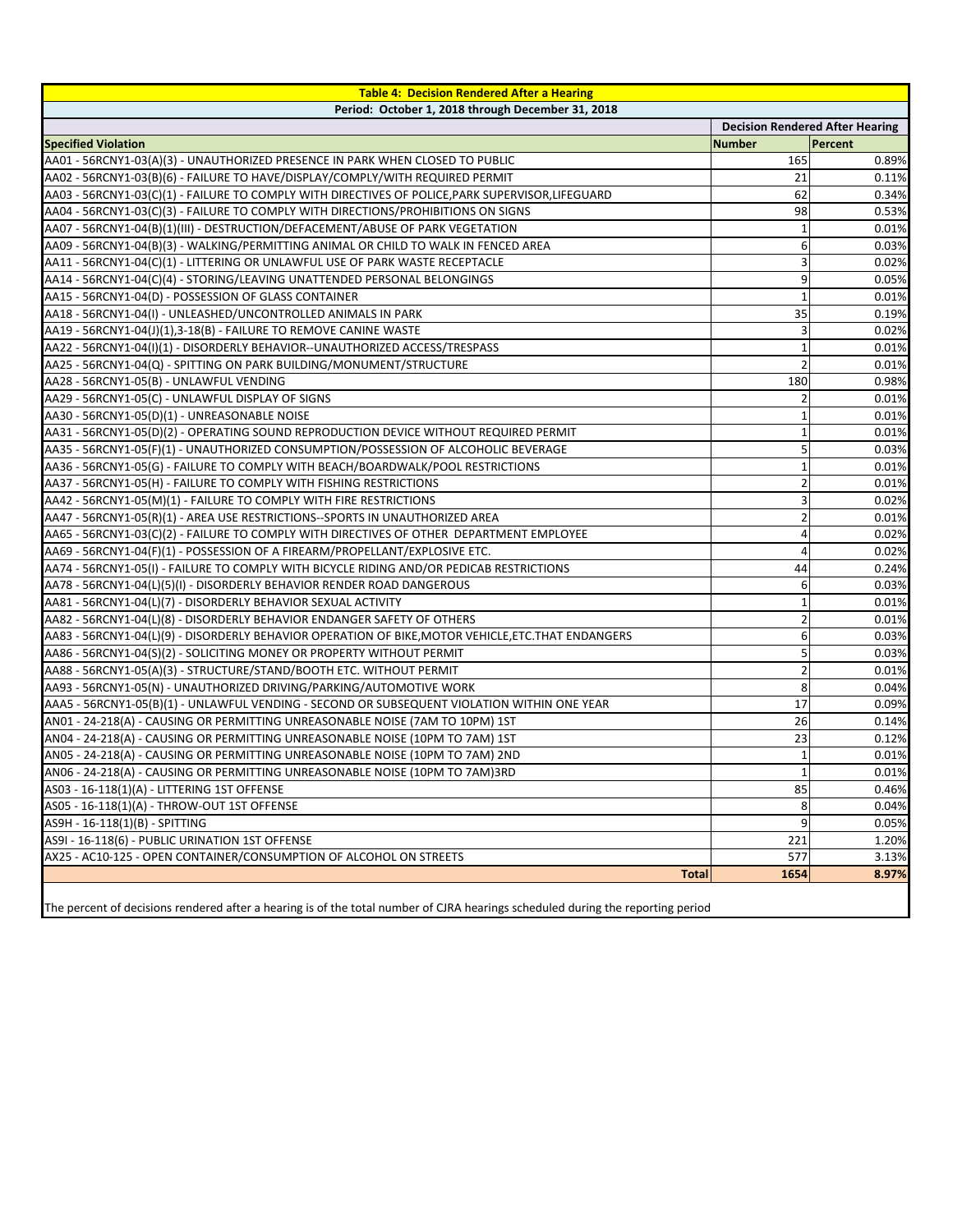|                                                   | <b>Table 5: Civil Penalty Ordered</b> |                              |  |  |  |  |  |
|---------------------------------------------------|---------------------------------------|------------------------------|--|--|--|--|--|
| Period: October 1, 2018 through December 31, 2018 |                                       |                              |  |  |  |  |  |
|                                                   |                                       | <b>Civil Penalty Ordered</b> |  |  |  |  |  |
| <b>Penalty Amount Range</b>                       | <b>Number</b>                         | <b>Percent</b>               |  |  |  |  |  |
| \$0                                               | 136                                   | 8.22%                        |  |  |  |  |  |
| $$1 - $75$                                        | 249                                   | 15.05%                       |  |  |  |  |  |
| $$76 - $150$                                      | 25                                    | 1.51%                        |  |  |  |  |  |
| $$151 - $300$                                     | 88                                    | 5.32%                        |  |  |  |  |  |
| $$301 - $500$                                     | 3                                     | 0.18%                        |  |  |  |  |  |
| \$501 - \$700                                     | 0                                     | 0.00%                        |  |  |  |  |  |
| \$701 - \$1,000                                   | 0                                     | 0.00%                        |  |  |  |  |  |
| $$1000+$                                          | U                                     | 0.00%                        |  |  |  |  |  |
| <b>Total</b>                                      | 501                                   | 30.29%                       |  |  |  |  |  |
|                                                   |                                       |                              |  |  |  |  |  |

The percent of civil penalties ordered is of the total number of CJRA decisions issued during the reporting period. A \$0 penalty indicates that community service has been completed and the imposed amount has been reduced to \$0.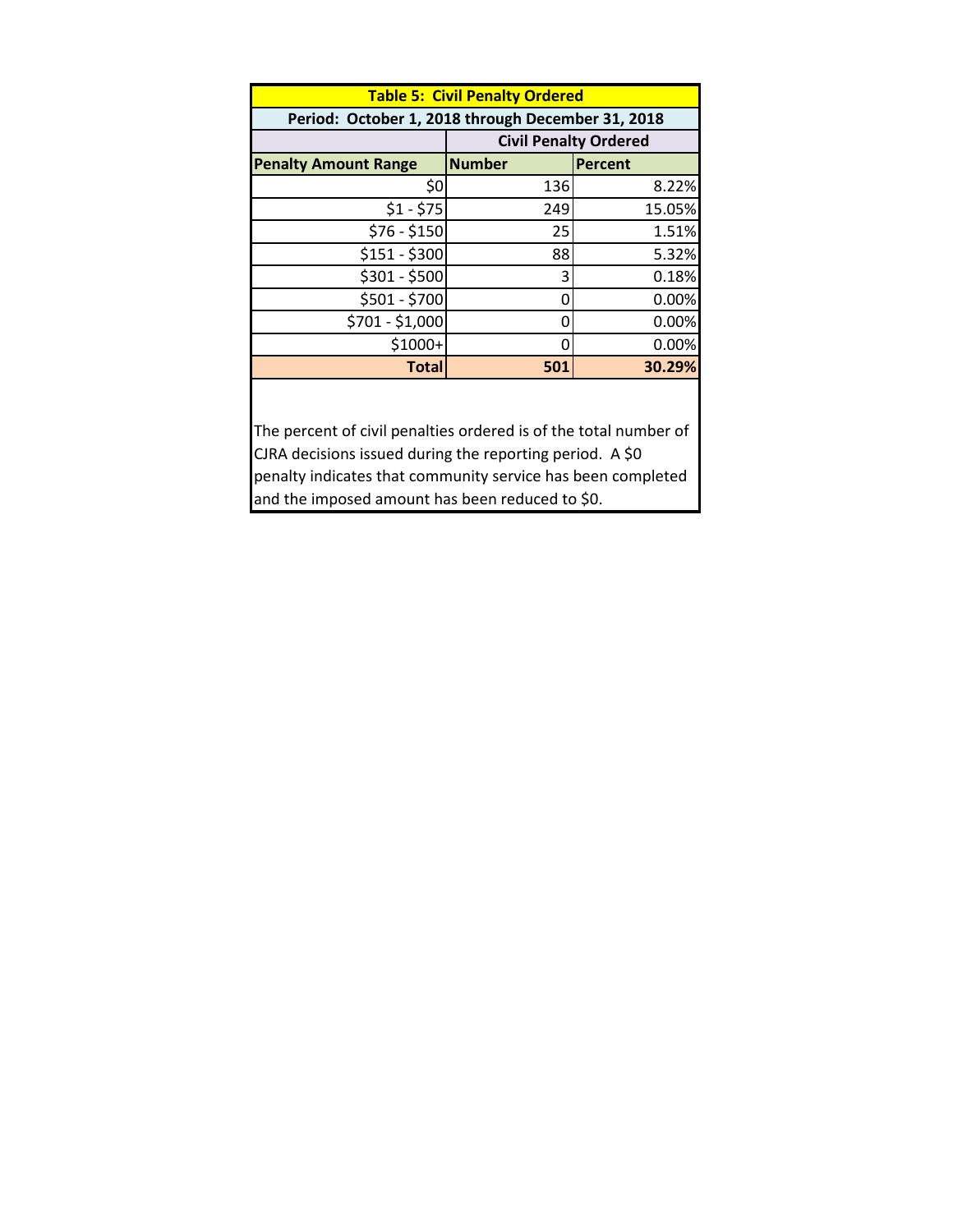| <b>Table 6: Dismissed Violations</b>                                                                |                |                  |               |                                         |  |  |  |
|-----------------------------------------------------------------------------------------------------|----------------|------------------|---------------|-----------------------------------------|--|--|--|
| Period: October 1, 2018 through December 31, 2018                                                   |                |                  |               |                                         |  |  |  |
|                                                                                                     |                | <b>Dismissed</b> |               | <b>Dismissed in Interest of Justice</b> |  |  |  |
| <b>Specified Violation</b>                                                                          | <b>Number</b>  | Percent          | <b>Number</b> | Percent                                 |  |  |  |
| AA01 - 56RCNY1-03(A)(3) - UNAUTHORIZED PRESENCE IN PARK WHEN CLOSED TO PUBLIC                       | 132            | 7.98%            | $\Omega$      | 0.00%                                   |  |  |  |
| AA02 - 56RCNY1-03(B)(6) - FAILURE TO HAVE/DISPLAY/COMPLY/WITH REQUIRED PERMIT                       | 13             | 0.79%            | 0             | 0.00%                                   |  |  |  |
| AA03 - 56RCNY1-03(C)(1) - FAILURE TO COMPLY WITH DIRECTIVES OF POLICE, PARK SUPERVISOR, LIFEGUARD   | 48             | 2.90%            | 0             | 0.00%                                   |  |  |  |
| AA04 - 56RCNY1-03(C)(3) - FAILURE TO COMPLY WITH DIRECTIONS/PROHIBITIONS ON SIGNS                   | 64             | 3.87%            | $\Omega$      | 0.00%                                   |  |  |  |
| AA09 - 56RCNY1-04(B)(3) - WALKING/PERMITTING ANIMAL OR CHILD TO WALK IN FENCED AREA                 |                | 0.12%            | 0             | 0.00%                                   |  |  |  |
| AA11 - 56RCNY1-04(C)(1) - LITTERING OR UNLAWFUL USE OF PARK WASTE RECEPTACLE                        |                | 0.06%            | 0             | 0.00%                                   |  |  |  |
| AA14 - 56RCNY1-04(C)(4) - STORING/LEAVING UNATTENDED PERSONAL BELONGINGS                            | $\overline{7}$ | 0.42%            | 0             | 0.00%                                   |  |  |  |
| AA15 - 56RCNY1-04(D) - POSSESSION OF GLASS CONTAINER                                                |                | 0.06%            | 0             | 0.00%                                   |  |  |  |
| AA18 - 56RCNY1-04(I) - UNLEASHED/UNCONTROLLED ANIMALS IN PARK                                       | $\overline{9}$ | 0.54%            | $\mathbf 0$   | 0.00%                                   |  |  |  |
| AA19 - 56RCNY1-04(J)(1),3-18(B) - FAILURE TO REMOVE CANINE WASTE                                    | 3              | 0.18%            | 0             | 0.00%                                   |  |  |  |
| AA22 - 56RCNY1-04(I)(1) - DISORDERLY BEHAVIOR--UNAUTHORIZED ACCESS/TRESPASS                         |                | 0.06%            | $\Omega$      | 0.00%                                   |  |  |  |
| AA25 - 56RCNY1-04(Q) - SPITTING ON PARK BUILDING/MONUMENT/STRUCTURE                                 |                | 0.06%            | 0             | 0.00%                                   |  |  |  |
| AA28 - 56RCNY1-05(B) - UNLAWFUL VENDING                                                             | 98             | 5.93%            | 0             | 0.00%                                   |  |  |  |
| AA29 - 56RCNY1-05(C) - UNLAWFUL DISPLAY OF SIGNS                                                    | 2              | 0.12%            | 0             | 0.00%                                   |  |  |  |
| AA30 - 56RCNY1-05(D)(1) - UNREASONABLE NOISE                                                        |                | 0.06%            | $\Omega$      | 0.00%                                   |  |  |  |
| AA35 - 56RCNY1-05(F)(1) - UNAUTHORIZED CONSUMPTION/POSSESSION OF ALCOHOLIC BEVERAGE                 |                | 0.18%            | $\Omega$      | 0.00%                                   |  |  |  |
| AA36 - 56RCNY1-05(G) - FAILURE TO COMPLY WITH BEACH/BOARDWALK/POOL RESTRICTIONS                     |                | 0.06%            | 0             | 0.00%                                   |  |  |  |
| AA37 - 56RCNY1-05(H) - FAILURE TO COMPLY WITH FISHING RESTRICTIONS                                  |                | 0.06%            | $\mathbf 0$   | 0.00%                                   |  |  |  |
| AA42 - 56RCNY1-05(M)(1) - FAILURE TO COMPLY WITH FIRE RESTRICTIONS                                  | 3              | 0.18%            | $\mathbf 0$   | 0.00%                                   |  |  |  |
| AA47 - 56RCNY1-05(R)(1) - AREA USE RESTRICTIONS--SPORTS IN UNAUTHORIZED AREA                        |                | 0.12%            | 0             | 0.00%                                   |  |  |  |
| AA65 - 56RCNY1-03(C)(2) - FAILURE TO COMPLY WITH DIRECTIVES OF OTHER DEPARTMENT EMPLOYEE            | 3              | 0.18%            | $\Omega$      | 0.00%                                   |  |  |  |
| AA69 - 56RCNY1-04(F)(1) - POSSESSION OF A FIREARM/PROPELLANT/EXPLOSIVE ETC.                         | 3              | 0.18%            | 0             | 0.00%                                   |  |  |  |
| AA74 - 56RCNY1-05(I) - FAILURE TO COMPLY WITH BICYCLE RIDING AND/OR PEDICAB RESTRICTIONS            | 31             | 1.87%            | $\mathbf 0$   | 0.00%                                   |  |  |  |
| AA78 - 56RCNY1-04(L)(5)(I) - DISORDERLY BEHAVIOR RENDER ROAD DANGEROUS                              | 5              | 0.30%            | $\mathbf 0$   | 0.00%                                   |  |  |  |
| AA81 - 56RCNY1-04(L)(7) - DISORDERLY BEHAVIOR SEXUAL ACTIVITY                                       |                | 0.06%            | $\mathbf{0}$  | 0.00%                                   |  |  |  |
| AA82 - 56RCNY1-04(L)(8) - DISORDERLY BEHAVIOR ENDANGER SAFETY OF OTHERS                             |                | 0.12%            | 0             | 0.00%                                   |  |  |  |
| AA83 - 56RCNY1-04(L)(9) - DISORDERLY BEHAVIOR OPERATION OF BIKE, MOTOR VEHICLE, ETC. THAT ENDANGERS | 5              | 0.30%            | $\Omega$      | 0.00%                                   |  |  |  |
| AA86 - 56RCNY1-04(S)(2) - SOLICITING MONEY OR PROPERTY WITHOUT PERMIT                               | $\overline{3}$ | 0.18%            | 0             | 0.00%                                   |  |  |  |
| AA88 - 56RCNY1-05(A)(3) - STRUCTURE/STAND/BOOTH ETC. WITHOUT PERMIT                                 |                | 0.06%            |               | 0.00%                                   |  |  |  |
| AA93 - 56RCNY1-05(N) - UNAUTHORIZED DRIVING/PARKING/AUTOMOTIVE WORK                                 | 4              | 0.24%            | 0             | 0.00%                                   |  |  |  |
| AAA5 - 56RCNY1-05(B)(1) - UNLAWFUL VENDING - SECOND OR SUBSEQUENT VIOLATION WITHIN ONE YEAR         | 10             | 0.60%            | 0             | 0.00%                                   |  |  |  |
| AN01 - 24-218(A) - CAUSING OR PERMITTING UNREASONABLE NOISE (7AM TO 10PM) 1ST                       | 26             | 1.57%            | 0             | 0.00%                                   |  |  |  |
| AN04 - 24-218(A) - CAUSING OR PERMITTING UNREASONABLE NOISE (10PM TO 7AM) 1ST                       | 20             | 1.21%            |               | 0.00%                                   |  |  |  |
| AN05 - 24-218(A) - CAUSING OR PERMITTING UNREASONABLE NOISE (10PM TO 7AM) 2ND                       |                | 0.06%            | 0             | 0.00%                                   |  |  |  |
| AN06 - 24-218(A) - CAUSING OR PERMITTING UNREASONABLE NOISE (10PM TO 7AM)3RD                        | $\mathbf{1}$   | 0.06%            | 0             | 0.00%                                   |  |  |  |
| AS03 - 16-118(1)(A) - LITTERING 1ST OFFENSE                                                         | 52             | 3.14%            | 0             | 0.00%                                   |  |  |  |
| AS05 - 16-118(1)(A) - THROW-OUT 1ST OFFENSE                                                         | 61             | 0.36%            | 0             | 0.00%                                   |  |  |  |
| AS9H - 16-118(1)(B) - SPITTING                                                                      | $6 \mid$       | 0.36%            | 0             | 0.00%                                   |  |  |  |
| AS9I - 16-118(6) - PUBLIC URINATION 1ST OFFENSE                                                     | 144            | 8.71%            | 0             | 0.00%                                   |  |  |  |
| AX25 - AC10-125 - OPEN CONTAINER/CONSUMPTION OF ALCOHOL ON STREETS                                  | 454            | 27.45%           | 0             | 0.00%                                   |  |  |  |
| <b>Total</b>                                                                                        | 1171           | 70.80%           | $\mathbf 0$   | 0.00%                                   |  |  |  |

NOTE: this **excludes** dismissals as the result of due process review

The percent of dismissed violations is of the total number of CJRA hearings during the reporting period

The percent of violations dismissed in the interest of justice is of the total number of violations dismissed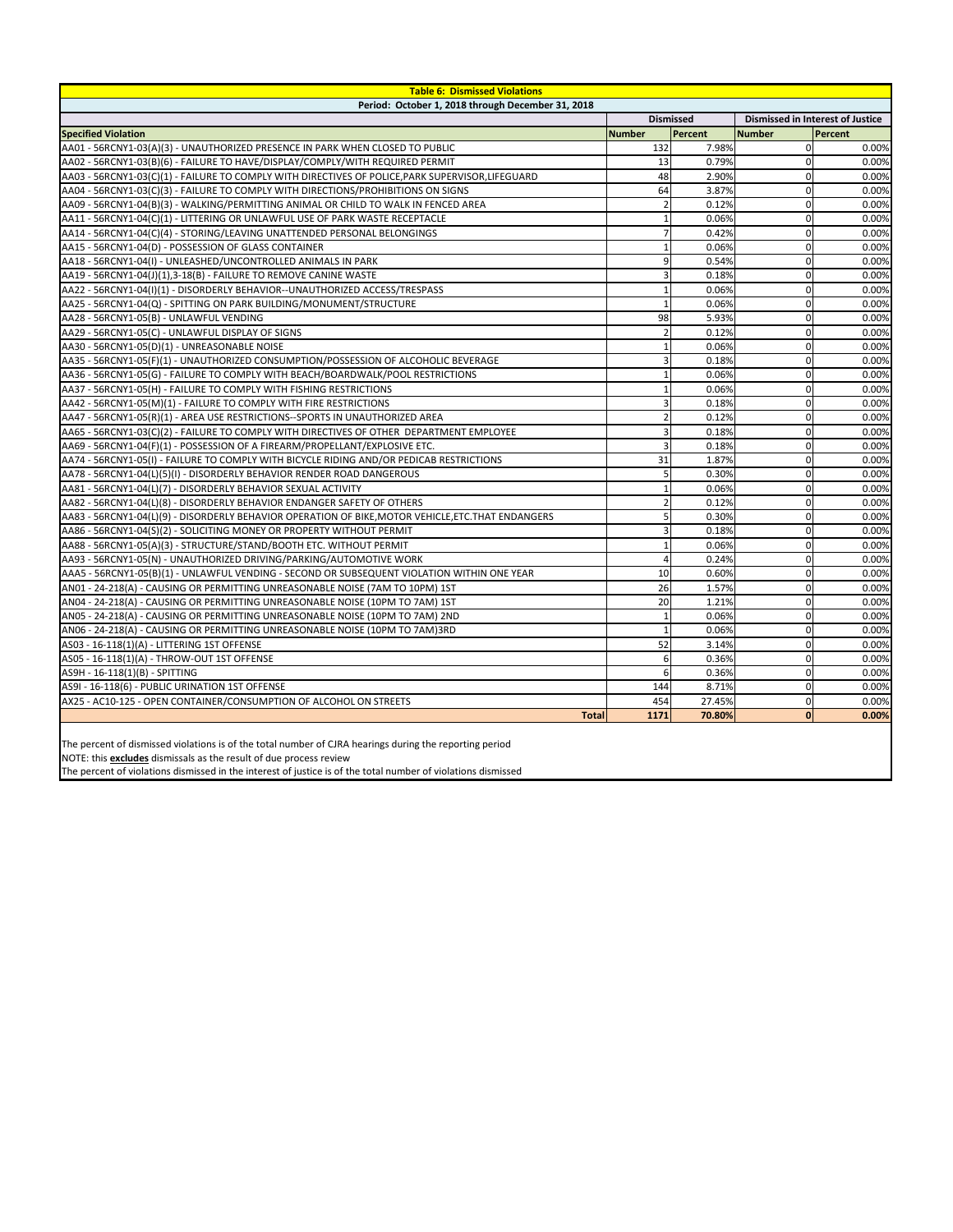| <b>Table 7: Civil Penalties Paid</b>                                                                |              |                     |               |                        |  |  |
|-----------------------------------------------------------------------------------------------------|--------------|---------------------|---------------|------------------------|--|--|
| Period: October 1, 2018 through December 31, 2018                                                   |              |                     |               |                        |  |  |
|                                                                                                     |              | <b>Paid In Full</b> |               | <b>Partial Payment</b> |  |  |
| <b>Specified Violation</b>                                                                          | Number       | Percent             | <b>Number</b> | Percent                |  |  |
| AA01 - 56RCNY1-03(A)(3) - UNAUTHORIZED PRESENCE IN PARK WHEN CLOSED TO PUBLIC                       | 263          | 2.05%               | 23            | 0.18%                  |  |  |
| AA02 - 56RCNY1-03(B)(6) - FAILURE TO HAVE/DISPLAY/COMPLY/WITH REQUIRED PERMIT                       | 25           | 0.19%               |               | 0.00%                  |  |  |
| AA03 - 56RCNY1-03(C)(1) - FAILURE TO COMPLY WITH DIRECTIVES OF POLICE, PARK SUPERVISOR, LIFEGUARD   | 21           | 0.16%               |               | 0.02%                  |  |  |
| AA04 - 56RCNY1-03(C)(3) - FAILURE TO COMPLY WITH DIRECTIONS/PROHIBITIONS ON SIGNS                   | 531          | 4.13%               | 15            | 0.12%                  |  |  |
| AA05 - 56RCNY1-04(A)(2) - INJURY/DEFACEMENT/ABUSE OF DEPARTMENT'S PROPERTY OR EQUIPMENT             |              | 0.01%               | 0             | 0.00%                  |  |  |
| AA07 - 56RCNY1-04(B)(1)(III) - DESTRUCTION/DEFACEMENT/ABUSE OF PARK VEGETATION                      |              | 0.04%               | 0             | 0.00%                  |  |  |
| AA09 - 56RCNY1-04(B)(3) - WALKING/PERMITTING ANIMAL OR CHILD TO WALK IN FENCED AREA                 | 12           | 0.09%               | 0             | 0.00%                  |  |  |
| AA14 - 56RCNY1-04(C)(4) - STORING/LEAVING UNATTENDED PERSONAL BELONGINGS                            |              | 0.05%               | 0             | 0.00%                  |  |  |
| AA15 - 56RCNY1-04(D) - POSSESSION OF GLASS CONTAINER                                                |              | 0.03%               | 0             | 0.00%                  |  |  |
| AA17 - 56RCNY1-04(G)(2) - UNLAWFUL FEEDING OF ANIMALS                                               |              | 0.01%               | 0             | 0.00%                  |  |  |
| AA18 - 56RCNY1-04(I) - UNLEASHED/UNCONTROLLED ANIMALS IN PARK                                       | 181          | 1.41%               | 3             | 0.02%                  |  |  |
| AA19 - 56RCNY1-04(J)(1),3-18(B) - FAILURE TO REMOVE CANINE WASTE                                    |              | 0.03%               | 0             | 0.00%                  |  |  |
| AA20 - 56RCNY1-04(J)(2) - HORSE-CARRIAGE WITHOUT HORSE HAMPER/CONTROL FOR HORSE WASTE               |              | 0.01%               | 0             | 0.00%                  |  |  |
| AA21 - 56RCNY1-04(K) - UNLAWFUL URINATION/DEFECATION IN PARK                                        | 25           | 0.19%               |               | 0.02%                  |  |  |
| AA22 - 56RCNY1-04(I)(1) - DISORDERLY BEHAVIOR--UNAUTHORIZED ACCESS/TRESPASS                         | 15           | 0.12%               |               | 0.01%                  |  |  |
| AA23 - 56RCNY1-04(O) - OBSTRUCTION OF BENCHES, SITTING AREAS                                        |              | 0.01%               | 0             | 0.00%                  |  |  |
| AA28 - 56RCNY1-05(B) - UNLAWFUL VENDING                                                             | 53           | 0.41%               |               | 0.02%                  |  |  |
| AA29 - 56RCNY1-05(C) - UNLAWFUL DISPLAY OF SIGNS                                                    |              | 0.01%               | 0             | 0.00%                  |  |  |
| AA30 - 56RCNY1-05(D)(1) - UNREASONABLE NOISE                                                        |              | 0.02%               | 0             | 0.00%                  |  |  |
| AA31 - 56RCNY1-05(D)(2) - OPERATING SOUND REPRODUCTION DEVICE WITHOUT REQUIRED PERMIT               | $\mathbf{3}$ | 0.02%               | 0             | 0.00%                  |  |  |
| AA35 - 56RCNY1-05(F)(1) - UNAUTHORIZED CONSUMPTION/POSSESSION OF ALCOHOLIC BEVERAGE                 | 116          | 0.90%               |               | 0.02%                  |  |  |
| AA37 - 56RCNY1-05(H) - FAILURE TO COMPLY WITH FISHING RESTRICTIONS                                  |              | 0.01%               | 0             | 0.00%                  |  |  |
| AA42 - 56RCNY1-05(M)(1) - FAILURE TO COMPLY WITH FIRE RESTRICTIONS                                  |              | 0.05%               | 0             | 0.00%                  |  |  |
| AA47 - 56RCNY1-05(R)(1) - AREA USE RESTRICTIONS--SPORTS IN UNAUTHORIZED AREA                        | 3            | 0.02%               | 0             | 0.00%                  |  |  |
| AA71 - 56RCNY1-04(L)(2)(I) - DISORDERLY BEHAVIOR CLIMBING                                           |              | 0.01%               | 0             | 0.00%                  |  |  |
| AA73 - 56RCNY1-04(L)(2)(II) - DISORDERLY BEHAVIOR CLIMBING STATUE OR ARTWORK THAT COULD DAMAGE      |              | 0.01%               | O             | 0.00%                  |  |  |
| AA74 - 56RCNY1-05(I) - FAILURE TO COMPLY WITH BICYCLE RIDING AND/OR PEDICAB RESTRICTIONS            | 91           | 0.71%               | 5             | 0.04%                  |  |  |
| AA78 - 56RCNY1-04(L)(5)(I) - DISORDERLY BEHAVIOR RENDER ROAD DANGEROUS                              | 12           | 0.09%               | 0             | 0.00%                  |  |  |
| AA79 - 56RCNY1-04(L)(5)(II) - DISORDERLY BEHAVIOR RENDER PARK DANGEROUS                             | 26           | 0.20%               |               | 0.01%                  |  |  |
| AA81 - 56RCNY1-04(L)(7) - DISORDERLY BEHAVIOR SEXUAL ACTIVITY                                       |              | 0.03%               | 0             | 0.00%                  |  |  |
| AA82 - 56RCNY1-04(L)(8) - DISORDERLY BEHAVIOR ENDANGER SAFETY OF OTHERS                             |              | 0.02%               | 0             | 0.00%                  |  |  |
| AA85 - 56RCNY1-04(S)(1) - UNLAWFUL COMMERCIAL ACTIVITY OR SPEECH                                    | 1            | 0.01%               | 0             | 0.00%                  |  |  |
| AA86 - 56RCNY1-04(S)(2) - SOLICITING MONEY OR PROPERTY WITHOUT PERMIT                               | 25           | 0.19%               | 0             | 0.00%                  |  |  |
| AA93 - 56RCNY1-05(N) - UNAUTHORIZED DRIVING/PARKING/AUTOMOTIVE WORK                                 | 40           | 0.31%               |               | 0.01%                  |  |  |
| AA94 - 56RCNY1-05(R)(2) - AREA USE RESTRICTIONS UNAUTHORIZED TOY OR MODEL AVIATION, BOATING         |              | 0.02%               | 0             | 0.00%                  |  |  |
| AA95 - 56RCNY1-05(R)(3)(I) - AREA USE RESTRICTIONS UNAUTHORIZED ENDANGER PERSON/PROPERTY            |              | 0.01%               | 0             | 0.00%                  |  |  |
| AA96 - 56RCNY1-06(R)(3)(II) - AREA USE RESTRICTIONS UNAUTHORIZED SKATING/SKIING/SKATEBOARDING/SLEDD | $\mathbf 0$  | 0.00%               |               | 0.01%                  |  |  |
| AAA5 - 56RCNY1-05(B)(1) - UNLAWFUL VENDING - SECOND OR SUBSEQUENT VIOLATION WITHIN ONE YEAR         |              | 0.01%               | 0             | 0.00%                  |  |  |
| AN01 - 24-218(A) - CAUSING OR PERMITTING UNREASONABLE NOISE (7AM TO 10PM) 1ST                       | 46           | 0.36%               |               | 0.01%                  |  |  |
| AN02 - 24-218(A) - CAUSING OR PERMITTING UNREASONABLE NOISE (7AM TO 10PM) 2ND                       |              | 0.01%               | 0             | 0.00%                  |  |  |
| AN04 - 24-218(A) - CAUSING OR PERMITTING UNREASONABLE NOISE (10PM TO 7AM) 1ST                       | 16           | 0.12%               |               | 0.02%                  |  |  |
| AS03 - 16-118(1)(A) - LITTERING 1ST OFFENSE                                                         | 219          | 1.70%               | 5             | 0.04%                  |  |  |
| AS04 - 16-118(1)(A) - SWEEP-OUT 1ST OFFENSE                                                         | 8            | 0.06%               | 0             | 0.00%                  |  |  |
| AS05 - 16-118(1)(A) - THROW-OUT 1ST OFFENSE                                                         | 43           | 0.33%               |               | 0.01%                  |  |  |
| AS9H - 16-118(1)(B) - SPITTING                                                                      |              | 0.02%               | 0             | 0.00%                  |  |  |
| AS9I - 16-118(6) - PUBLIC URINATION 1ST OFFENSE                                                     | 781          | 6.08%               | 22            | 0.17%                  |  |  |
| AX25 - AC10-125 - OPEN CONTAINER/CONSUMPTION OF ALCOHOL ON STREETS                                  | 2540         | 19.76%              | 40            | 0.31%                  |  |  |
| <b>Total</b>                                                                                        | 5147         | 40.05%              |               |                        |  |  |
|                                                                                                     |              |                     | 131           | 1.02%                  |  |  |

The percent of paid in full and partial payment is of the total who paid either before their hearing, received a decision and order imposing a penalty, or defaulted during the reporting period